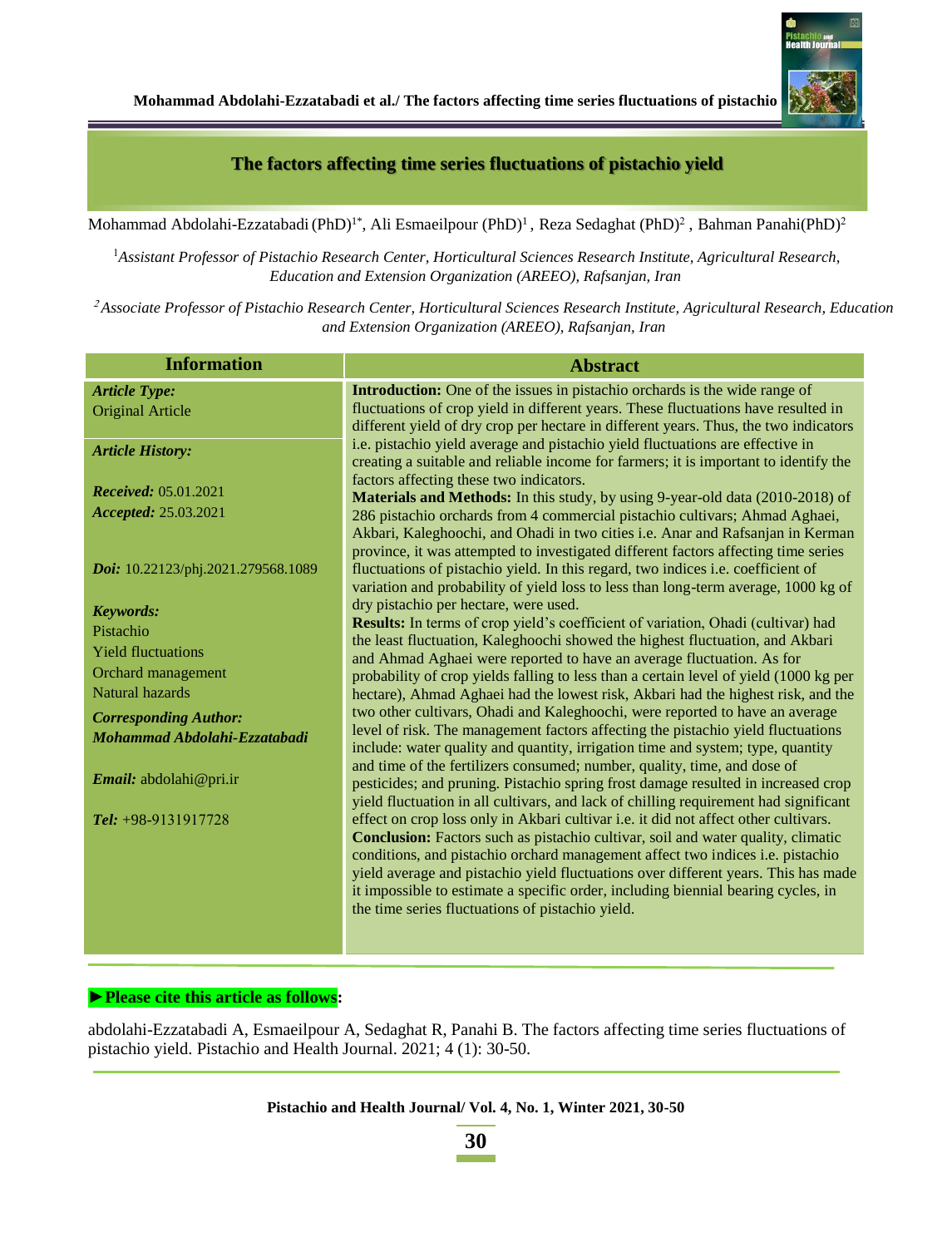### **1. Introduction**

One of the main issues in pistachio orchards is the wide range of crop yield fluctuations in different years. These fluctuations have resulted in different yield of dry crop per hectare in different years. This has created numerous problems for both farmers and the Agricultural Insurance Fund; sometimes, for more than two or more years, the unpredictable fluctuations in crop yield make the farmers face low yields, and this makes them not even afford the current expenditures of their orchards. This has also increased the insurance premium of this crop; in some cases, the insurance premium is impossible to be paid by pistachio growers. Moreover, in high-risk years, the Agricultural Crops Insurance Fund is faced with a large number of gardeners whose damages are required to be compensated; this brings about numerous financial problems for the fund [1].

As for crops such as pistachios that have biennial bearing, in addition to crop production fluctuations arising from biennial bearing having genetic origins, there are changes in natural factors (climatic conditions) as well. In addition, orchard management can also affect the fluctuations of pistachio yield over time. For example, using a specific nutritional pattern not only affects the average yield but it can also influence the yield variance of pistachio crop per hectare over time [2]. Thus, determining the contribution of each of the three factors including genetic, natural and managerial factors is of high significance. The natural hazards factor is required to be managed by insurance and the use of related technologies. In terms of rules, genetic factors can be managed by selecting and changing the appropriate rootstock and cultivar. The garden management factor cannot be covered by insurance. In other words, the pattern of coping with each of these three phenomena is different [1]. Therefore, determining the significance of each of the three factors can guide planners and policy makers to determine future plans. In addition, by identifying appropriate management patterns and introducing them to gardeners, it is likely to decrease the yield fluctuations arising from orchard management.

Various studies have been conducted in different areas on the factors affecting the fluctuations of pistachio yield. Given the importance of delay in flowering in pistachiorich regions of Iran, in order to prevent the risk of spring frosts, the date of flower opening can be adjusted by using paclobutrazol [3]. In Semnan province, Abbas Ali cultivar is the most resistant and Shahpasand cultivar is the most sensitive one to spring frost, and Khanjari cultivar is semi-resistant [4]. Due to the annual phenomenon of biennial bearing, the long-term average yield of pistachio crop per hectare is not affected by spring frost, yet it results in the increased risk of yield. Moreover, the results of the aforementioned study indicated that in the presence of the biennial bearing and the absence of increase in average yield (due to the application of frost control tools), there will not be sufficient willingness to use this tool. In such conditions, applying different plants such as crop insurance is recommended to eliminate all income fluctuations arising from frost and biennial bearing at the same time [5].

As for role of pistachio cultivars and rootstocks, different studies have indicated that khinjuk rootstock (Pistacia khinjuk) is less resistant to frost than Atlantica rootstock (*Pistacia atlantica*) [6]. Different cultivars of pistachio have different biennial bearing intensities. The biennial bearing intensity is high in Ahmad Aghaei, Sefid Peste Nough, and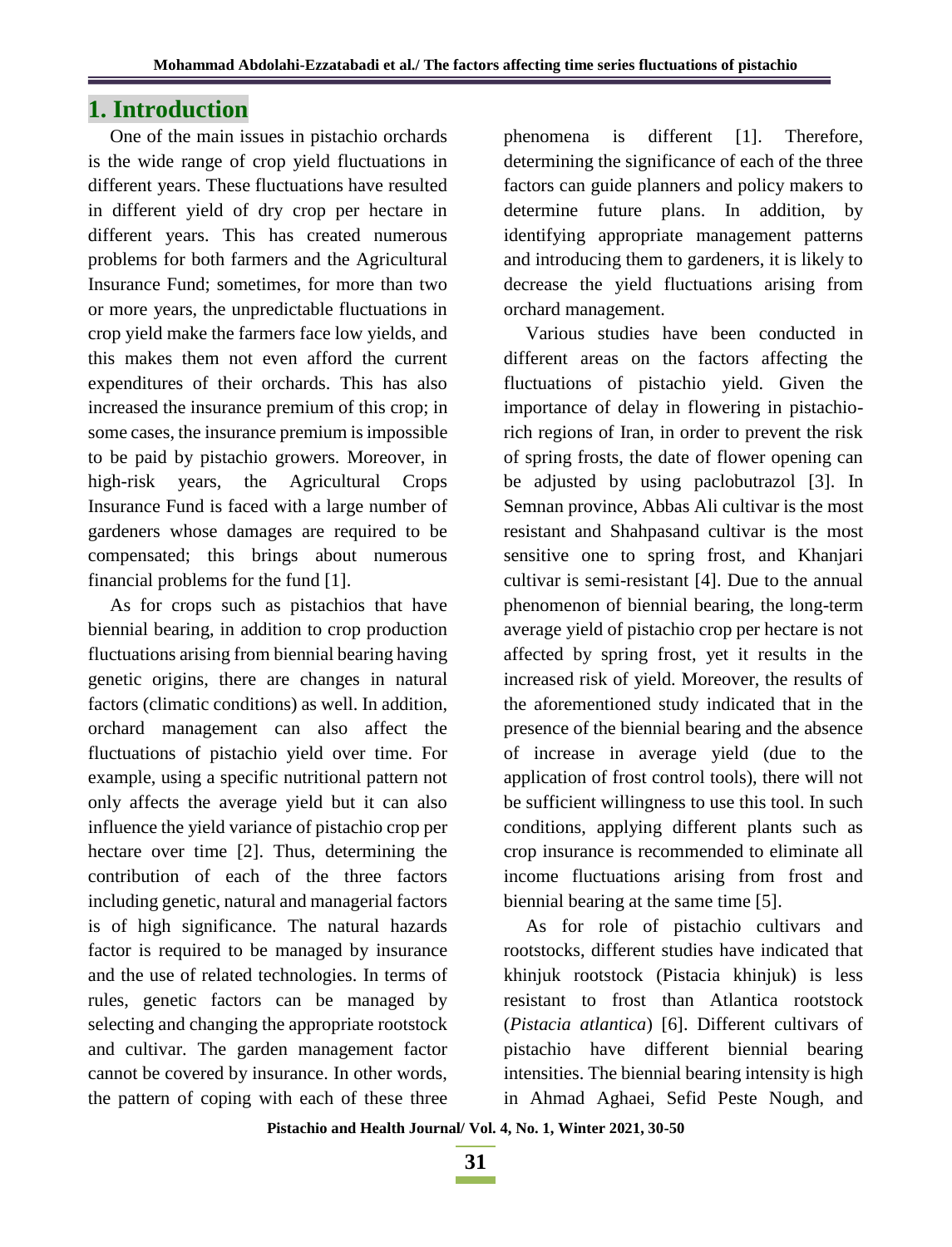Fandoghi cultivars, and it is low in Jandaghi, Shah Pasand and Italian cultivars. The biennial bearing intensity is average in Kaleghoochi and Ohadi cultivars [7]. Moreover, in another study, it was attempted to introduce and investigate the Iranian and commercial cultivars of pistachio in Faizabad of Khorasan Razavi province, and as many as 5 Iranian cultivars and 11 non-Iranian cultivars. In the aforementioned study, while introducing the history of the cultivars in question, it was attempted to describe other characteristics such as morphology, flowering and fruiting, yield, ecological needs, reaction to salinity, principles of cultivation, and the economic justification of planting for each of the mentioned cultivars [8].

Although extensive studies have been conducted to investigate the role of different management methods on the average yield of pistachio, no study has been yet conducted on their effect on the variance of yield of this crop over time (especially orchard management factors). Moreover, a comprehensive study investigating the time fluctuations of pistachio yield (in three areas of genetics, natural hazards, and management) has not yet been conducted. Thus, the present study can answer different questions in this field.

# **2. Materials and methods**

The data used in the present study are related to 286 pistachio orchards. The data were collected from 2010 to 2018, in three time periods (2012, 2015 and 2018) by using a questionnaire by the Pistachio Research Center. Thus, information about the 9 years of each orchard is available. For the initial selection of the orchards, the samples were selected from the Anar and Rafsanjan in Kerman province in southeastern Iran. The sampling method was multistage random sampling. From the total villages of the two cities mentioned above, a number of samples have been selected by using a random sampling method. In the next stage, from the list of gardeners living in the selected villages, a number of gardeners were selected by applying a random sampling method. The final sample size was measured to be 286. The information in question are provided in the following paragraphs.

To measure yield fluctuations per hectare in the investigated pistachio orchards, we have used the criterion of variance, coefficient of variation, and number of years (9 years of being investigated) in which the yield of dried pistachio orchard is less than the long-term average yield (1000 kg of dry produce per hectare). For this purpose, gardeners were first asked about the yield per hectare of each orchard for 9 consecutive years (2010 to 2018). Using this information, the yield mean and variance per hectare of the pistachio orchard were calculated. Then, by dividing the root of variance (standard deviation) by the mean, the coefficient of variation of each orchard was calculated. This number is the mean change of yield in each orchard in 9 years. The larger the number, the greater the changes and fluctuations.

For each orchard, in addition to information about the yield of the pistachio produce, it was also attempted to collect information about garden characteristics, pistachio cultivar, various inputs used, the presence of lack of natural disasters, different patterns of irrigation management, nutrition, pests, diseases, and breeding operations.

Regarding the measurement of orchard characteristics, the gardeners were asked about soil texture based on their own perceptions and opinions [9]. In this regard, gardeners were asked to classify the soil texture of their orchard into three categories: light, medium and heavy. Water salinity was used according to electrical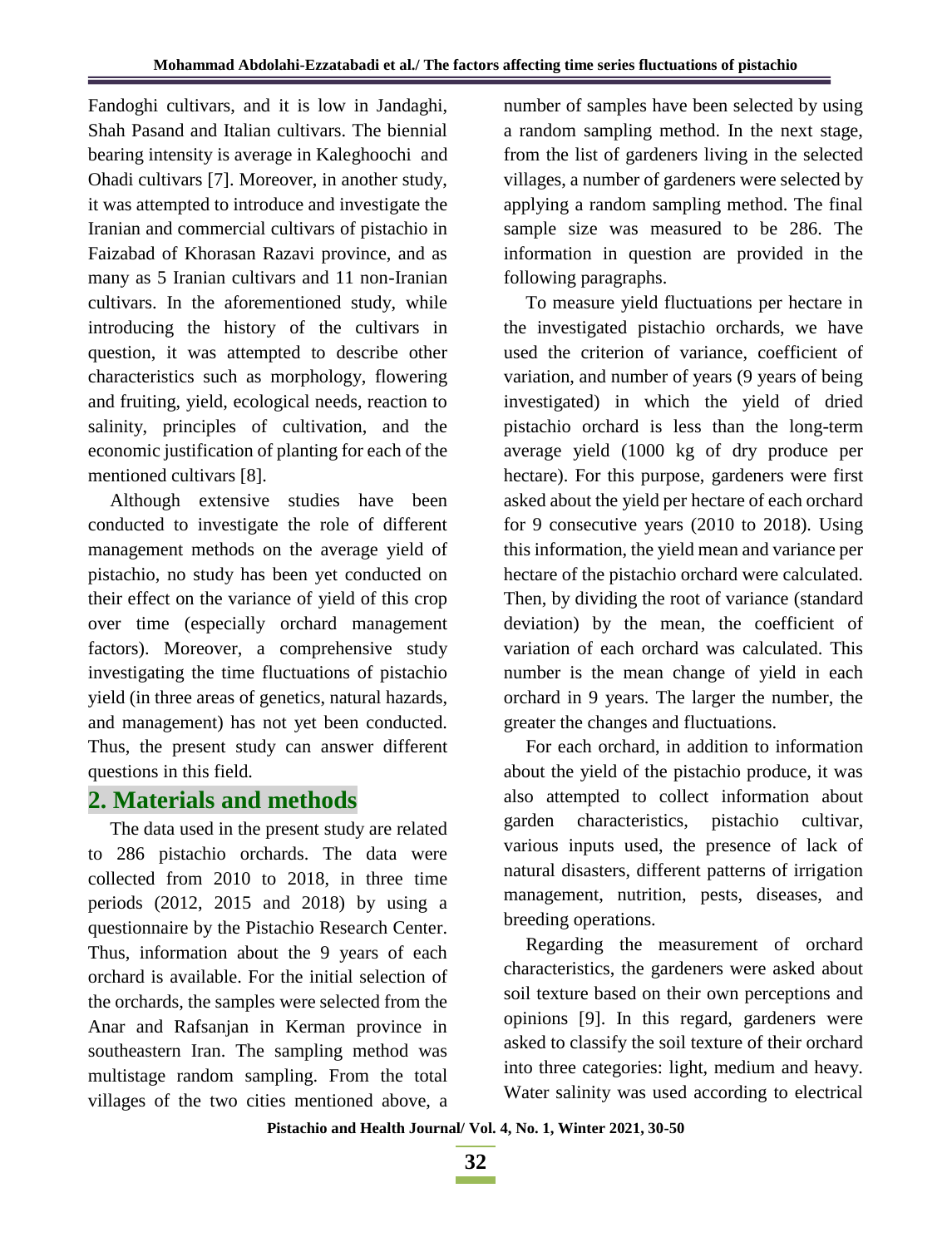conductivity (EC). In order to measure the amount of water consumed annually per hectare of orchard, the gardeners were asked about the number of times and duration of each irrigation cycle. Then the flow trend of the irrigation well used was measured as well. For this purpose, according to the existing conditions, if water was flowing in the pipe, the flow trend measured by using the set square method. Moreover, if the flow was done in the canal, the flow trend was measured using a floating object and the average speed of water movement in the canal and the measurement of the cross-section of the water existing in the canal. Finally, the annual water consumption was calculated in cubic meters per hectare.

For measuring different irrigation management patterns of pistachio orchards, the gardeners were asked about the irrigation method. For example, these patterns include the type of irrigation system used, the quality of water used, the amount of water used, the time of water used, deficit irrigation pattern, the pattern of water distribution in the orchard, the area of irrigation plots, and the width of the strips.

To measure the different management patterns of pistachio orchards, the gardeners were asked about nutritional methods used. For example, these patterns include using only chemical fertilizers, using only animal fertilizers, using both chemical and animal fertilizers, and foliar application. Moreover, using a special type of fertilizer can be conducted in different methods i.e. spraying, soil drench, and injection; this is likely to increase the number of nutrition management patterns. The selected method is based upon the diagnosis stage and analysis of the current status of orchard nutrition management in the food monitoring model [10].

To measure different management models of pest control in pistachio orchards, the gardeners were asked about different pest control methods they had applied. For example, these patterns include the use of pesticides according to the classification of insecticides, herbicides, etc., the use of pesticides at different times, the number of pesticides used, and the use of other pest control methods (agricultural, biological, and physical). In each of the models used, the gardeners were also asked about factors such as cost and crop yield. The selected method is based on the model used in the study conducted by Vitonde et al [11].

As for disease management, the gardeners were also asked about various methods of controlling diseases in the investigated pistachio orchards. Moreover, they were asked about breeding operations including pruning as well.

To investigate the effect of various factors including pistachio cultivar, natural disasters, and various management patterns on crop yield fluctuations, three methods have been used: correlation coefficient, analysis of variance, and regression function.

To calculate the biennial bearing intensity of different pistachio cultivars, the following formula was applied [12].

$$
I = \frac{1}{n-1} \left( \frac{a2 - a1}{a2 + a1} + \frac{a3 - a2}{a3 + a2} + \dots + \frac{an - an - 1}{an + an - 1} \right)
$$

In this formula,  $I$  represents the biennial bearing index,  $n$  represents the number of years the crop has existed, and  $\alpha$  represents the amount of crop in each year. The closer the numerical value biennial bearing index  $(I)$  is to zero, the lower the biennial bearing of the cultivar. Moreover, the closer this index is to number one, the higher biennial bearing intensity of the cultivar.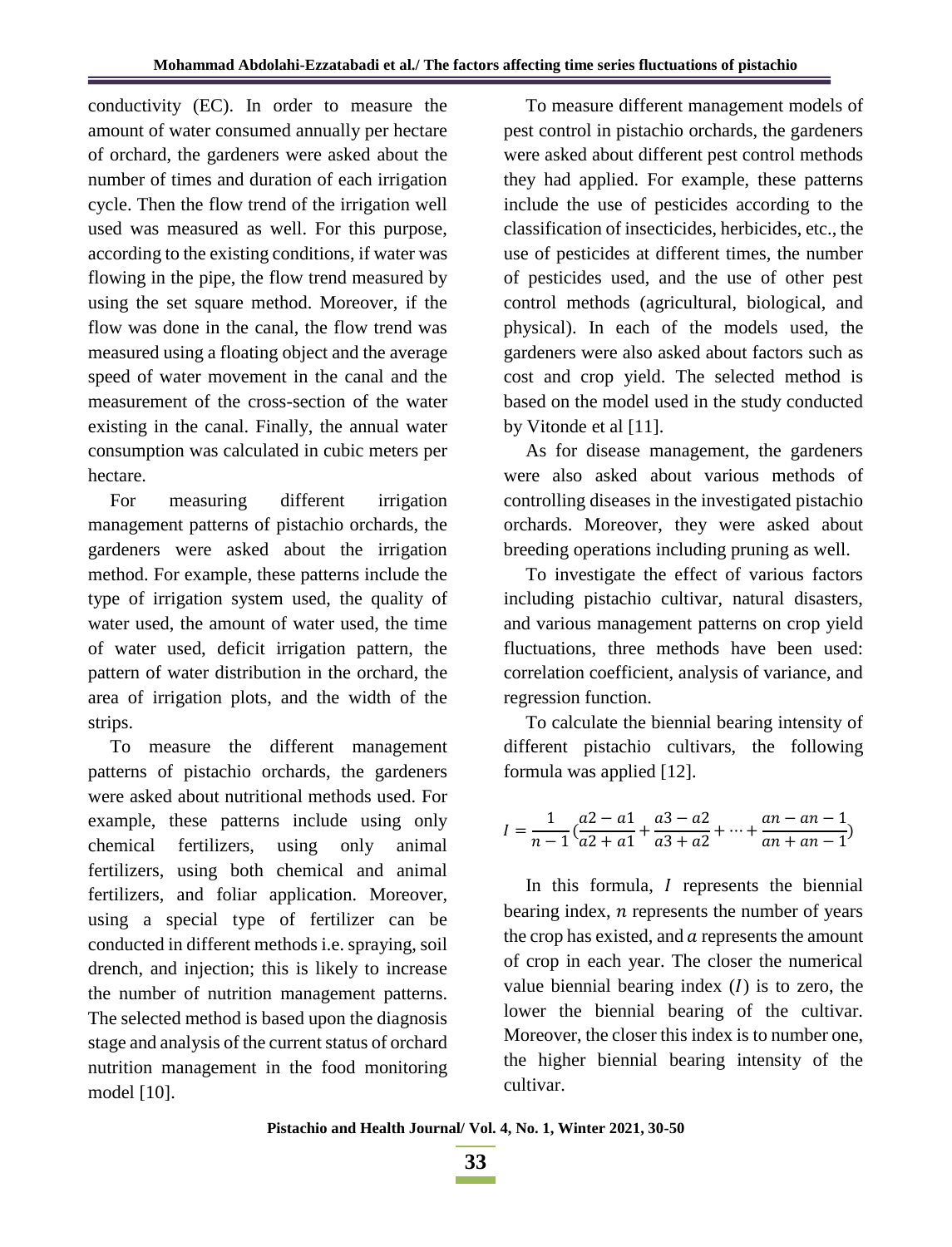### **3. Results**

Table 1 shows the time trend of crop yields of the studied pistachio orchards over 9 years from 2010 to 2018. As the results of this table indicate, it is not possible to determine a specific trend for changes in the average yield over 9 years in the investigated orchards. From among the 9 years investigated, 2014 and 2017, with a yield of more than 1600 kg per hectare per year, accounted for the highest production. Also, following 2014, in 2015, a relatively good yield of 1222 kg has been recorder. However, following 2017, in 2018, a very low yield of 73 kg per hectare per year was recorded; this sharp decrease of yield was owing to excessive temperature rise in March and April exactly when male and female trees of different cultivars started flowering. Of the total 9 years investigated, the crop yield is less than the average 9-year yield in years (2011, 2012, 2016 and 2018). Out of these four years, in 2011 and

2012, the rainfall rate was extremely low in Anar and Rafsanjan. According to the statistics released by the Meteorological Department of the aforementioned cities, in 2010-2011 crop year, the annual rainfall in Anar and Rafsanjan were 32 and 54 mm, respectively, and in 2011- 2012 crop year, it was 5 and 41 mm, respectively. In 2016, spring frosts occurred, and in 2018, there was heatstroke and chilling requirement was not met. Generally speaking, it can be stated that the non-uniformity of pistachio orchards in terms of creating "on" and "off" years, on the one hand, and the effects of climatic factors on the other hand, has made it impossible to extract the biennial bearing cycle from the average garden yield. Table 1 also indicates that the minimum yield of the investigated pistachio orchards is zero in all years. However, maximum yield varies from year to year. Out of the total 9 years investigated, 5 years indicated a maximum yield in the range of 7000 kg per hectare per year.

| Year      | <b>Minimum</b> yield | <b>Mean Yield</b> | <b>Maximum</b> yield | <b>Standard</b>    |
|-----------|----------------------|-------------------|----------------------|--------------------|
|           |                      |                   |                      | deviation of yield |
| 2010      | $\overline{0}$       | 1307              | 6666                 | 1289               |
| 2011      | $\overline{0}$       | 988               | 12000                | 1257               |
| 2012      | $\overline{0}$       | 1029              | 7200                 | 1228               |
| 2013      | $\overline{0}$       | 1300              | 7000                 | 1219               |
| 2014      | $\overline{0}$       | 1626              | 8400                 | 1489               |
| 2015      | $\overline{0}$       | 1222              | 7500                 | 1289               |
| 2016      | $\overline{0}$       | 1054              | 7500                 | 921                |
| 2017      | $\overline{0}$       | 1633              | 7200                 | 1517               |
| 2018      | $\overline{0}$       | 73                | 3800                 | 365                |
| Nine-year | 83                   | 1166              | 4438                 | 845                |
| mean      |                      |                   |                      |                    |

**Table 1:** Time trend of crop production in the investigated pistachio orchards (kg per hectare per year)

**Pistachio and Health Journal/ Vol. 4, No. 1, Winter 2021, 30-50**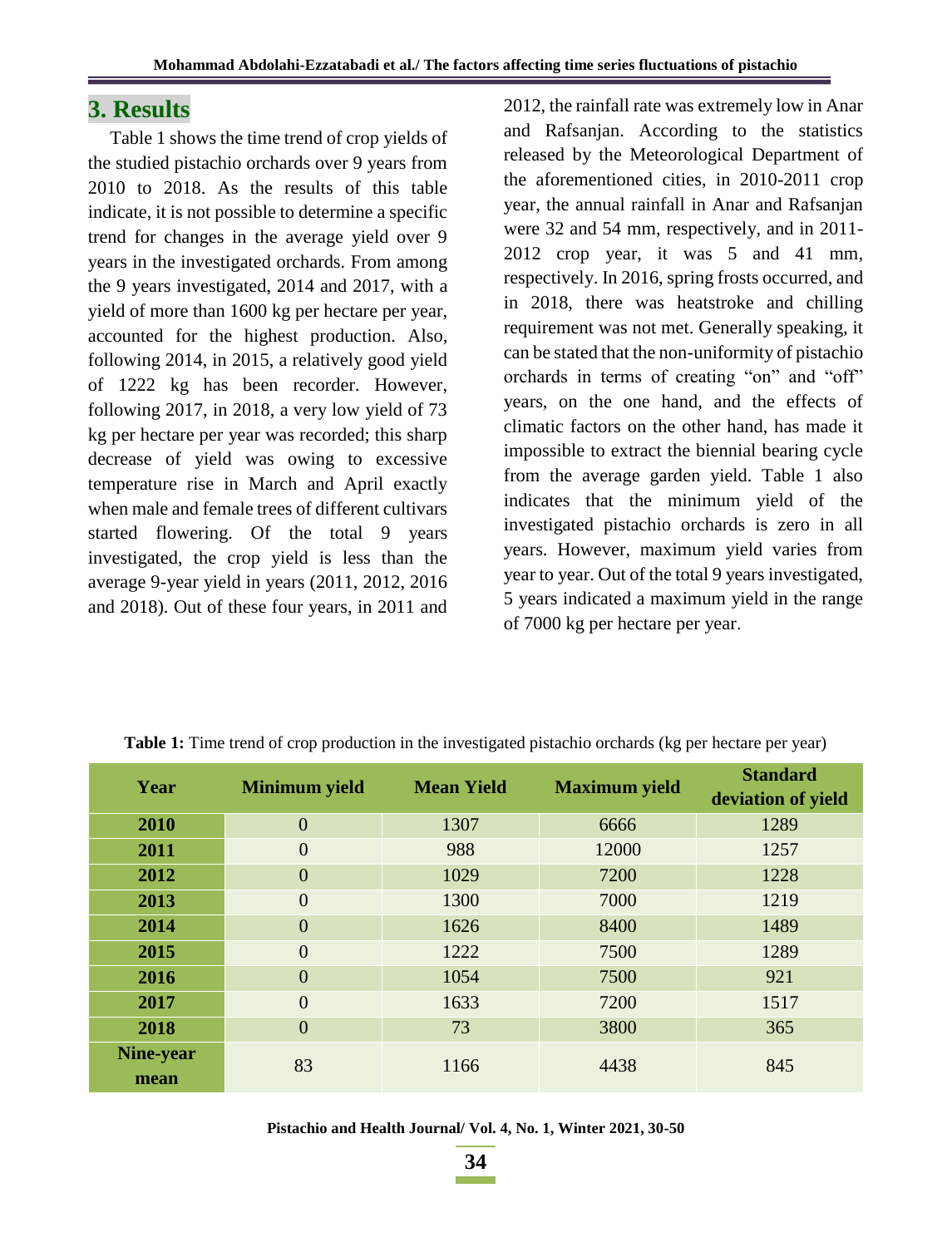Table 2 compares the mean yield per hectare of crop in the investigated pistachio orchards between 4 commercial pistachio cultivars (Ahmad Aghaei, Akbari, Kaleghoochi and Ohadi). The last row of this table indicates that Ahmad Aghaei cultivar has the highest yield compared to the other 3 cultivars. Akbari, Kaleghoochi and Ohadi cultivars have an equal nine-year-yield. Investigating the trend of yield changes over a nine-year period indicates that only Ohadi cultivar has an approximate biennial bearing rhythm. As it is known, in Ohadi cultivar, each "on" year is followed by one "off" year. However, this trend is disrupted in 2016. The reason for this is the occurrence of spring frost this year. This means that 2016 was not a high-yield year, and instead it was a low-yield one. The existence of two low-yield years (2015 and 2016) resulted in the dramatic increased yield of Ohadi pistachio in 2017. This high yield in 2017, as well as unfavorable weather conditions in 2018, resulted in the decreased yield of Ohadi pistachio in this year. Generally speaking, it can be said that if there had not been a spring frost in 2016 and there had not been a heatstroke in 2018, Ohadi pistachio crop would have experienced a complete biennial bearing cycle.

For further investigation, the time trend regression of crop yield of different cultivars was estimated. In this regression, this year's crop yield variable was a function of last year's yield and 1/0 weather conditions variable. The weather conditions variable in 2016 and 2018 was set to be one. Estimating this regression function for the four cultivars indicated that it is significant only for Ohadi cultivar. In other words, only Ohadi cultivar shows the biennial bearing. The estimated regression results for Ohadi cultivar are given in Equation 1.

 $Y_t$  = 2290.17 – 502.07 weather – 1.05 $Y_{t-1}$ Equation 1

7.49(0.001) -2.87(0.035) -3.86(0.012)

 $R^2 = 0.86$  adjust  $R^2 = 0.81$  F = 15.88 (0.007)

In equation 1,  $Y_t$  and  $Y_{t-1}$  respectively show the Ohadi pistachio yield of the current year and previous one. "weather" indicates the weather conditions; if the conditions are favorable, it is zero and, if the conditions are unfavorable, it is one. The numbers written below the coefficients represent the t-statistic and the numbers in parentheses indicate the significance level of the t-statistic. As it is clear, all coefficients are significant at the level of 5% and less. Moreover, F-statistic is significant at the level of one percent. The adjusted  $R^2$  and  $R^2$  values are 81% and 86%, respectively; this shows a good index of regression estimation. The negative sign of last year's yield variable indicates that this year's yield is inversely to last year's yield. If last year's yield was high, this year's yield will be low and vice versa. In Formula 1, if we replace  $Y_{t-1}$  with biennial bearing yield, it will indicate how "off" year will be like in both good and bad weather conditions. For example, if the yield of the crop in the "on" year is 1500 kg per hectare, the yield of the "off" year will be 715 kg per hectare in favorable weather conditions and 213 kg per hectare in unfavorable conditions. Moreover, if we replace the  $Y_{t-1}$  with the yield of the "off" year, it will indicate what the "on" year will be like in both good and bad weather conditions. For example, if the yield of "off" year is 500 kg per hectare, the yield of the "on" will be 1765 and 1263 kg per hectare in good and bad weather conditions, respectively.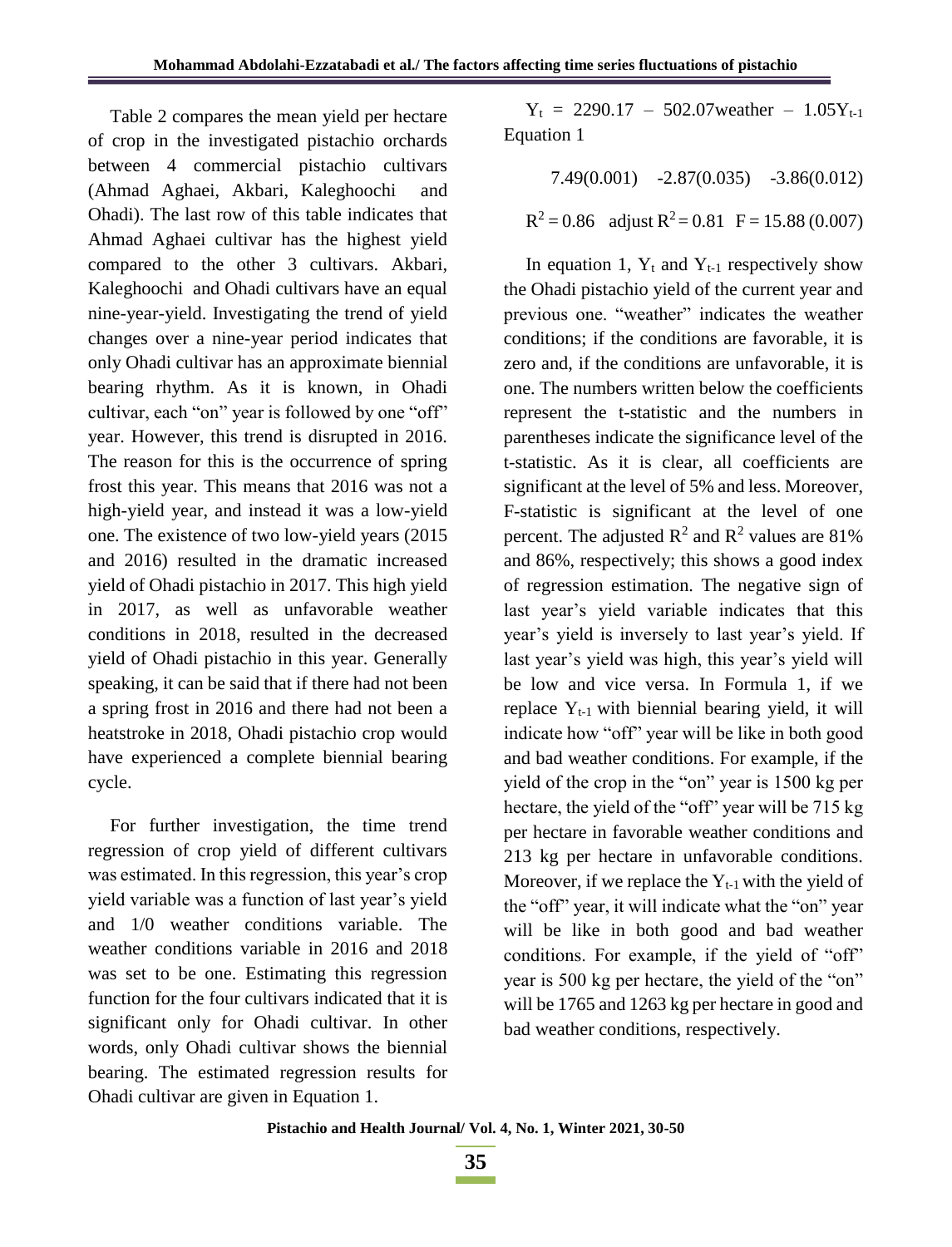|       |                     |               |             |              | <b>Significance</b> |
|-------|---------------------|---------------|-------------|--------------|---------------------|
| Year  | <b>Ahmad Aghaei</b> | <b>Akbari</b> | Kaleghoochi | <b>Ohadi</b> | level               |
|       |                     |               |             |              | <b>F</b> statistic  |
| 2010  | 1576                | 1288          | 1156        | 1245         | 0.405               |
| 2011  | 1123                | 1213          | 764         | 939          | 0.196               |
| 2012  | 1343                | 1013          | 760         | 1138         | 0.048               |
| 2013  | 1556                | 1359          | 1190        | 1069         | 0.198               |
| 2014  | 2257                | 1560          | 1450        | 1256         | 0.003               |
| 2015  | 1777                | 829           | 1298        | 791          | 0.000               |
| 2016  | 1074                | 1325          | 1058        | 859          | 0.131               |
| 2017  | 1960                | 923           | 1667        | 1735         | 0.008               |
| 2018  | 104                 | 29            | 80          | 72           | 0.798               |
| Nine- |                     |               |             |              |                     |
| year  | 1435                | 1011          | 1139        | 1072         | 0.253               |
| mean  |                     |               |             |              |                     |

**Table 2:** Comparison of the mean yield of 4 commercial pistachio cultivars in the investigated orchards (kg per hectare per year)

Table 3 compares the yield changes of 4 commercial pistachio cultivars. The first row of this table (mean yield) indicates an index of average pistachio production, regardless of changes and production time risk. As it is clear, based on this index, Ahmad Aghaei cultivar is superior to the other three cultivars, and the other three cultivars i.e. Akbari, Kaleghoochi , and Ohadi are not significantly different in this regard. The second and third rows represent the changes in pistachio production. The coefficient of variation is calculated by dividing the standard deviation by mean. Moreover, the third row represents the number of years out of 9 years in which each garden has a yield below the mean yield. If no factor affects yield other than biennial bearing, this number must be 4.5. In other words, the yield is less than mean 9-year yield in half of the years, and it is higher in the other half. These two variables represent changes in production and indicate the risk and time fluctuations of pistachio production. As it is evident, in this regard, Ohadi cultivar has the lowest risk and production fluctuations; it enjoys a lower risk compared to other cultivars.

In this regard, Ahmad Aghaei and Akbari cultivars are average; they have nearly the same risk. However, Kaleghoochi cultivar with the highest coefficient of variation, and the highest number of years of having a yield below the 9 year mean, represents the highest production risk. The last row of Table 3 indicates both the mean index and production changes. 1000 kg has been considered as the mean long-term yield

**Pistachio and Health Journal/ Vol. 4, No. 1, Winter 2021, 30-50**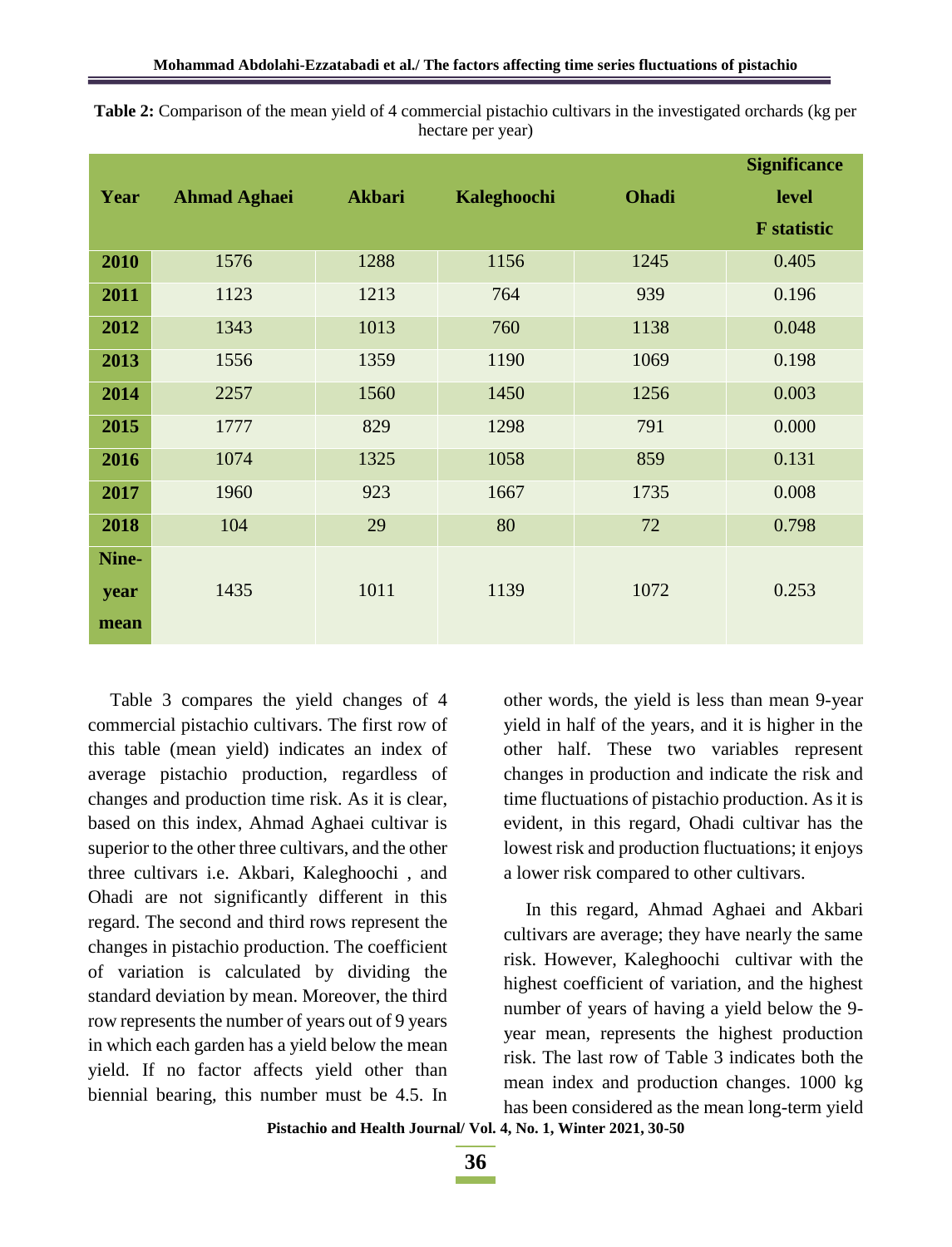of pistachio cultivars in the investigated area. This yield can be used as one of the indicators to determine the guaranteed yield in the insurance plan of pistachio. The index of the number of years in which the crop yield is below 1000 kg indicates two criteria. The first criterion is the mean crop yield and the second criterion is time changes or production risk. Thus, the crop yield of cultivars with fewer years of experiencing 1000 kg are less likely to suffer from damages; it will thus be less likely to receive compensation from insurance funds.

As the last row of Table 3 indicates, Ahmad Aghaei cultivar is the best one in terms of the probability of crop fall (to less than 1000 kg). It can be observed that in 48% of the years, the yield of this cultivar is less than 1000 kg, and in 52% of the years, it is more than 1000 kg. In this regard, Akbari cultivar has the highest risk of crop fall compared to the yield of 1000 kg. As

can be seen, in 64% of the years, it is less than 1000 kg, and in 37% of the years, it is more than 1000 kg. Kaleghoochi and Ohadi cultivars are average in terms of crop fall.

In such conditions that environmental factors and climatic conditions can largely affect crop yield, cultivars sensitive to environmental factors are not able to provide biennial bearing annuals. The calculation of biennial bearing by using the formula of biennial bearing intensity [12] indicated that that biennial bearing is not significantly different in the 4 commercial cultivars investigated. The biennial bearing calculated with this formula for Ohadi, Kaleghoochi , Akbari, and Ahmad Aghaei cultivars were 0.1, 0.09, 0.14 and 0.1, respectively. Thus, using this formula is useful only in conditions where the pistachio plant is safe from damages caused by natural factors; it enjoys normal climatic conditions.

| <b>Variable</b>                                                                                         | <b>Ahmad</b><br><b>Aghaei</b> | <b>Akbari</b> | Kaleghoochi | <b>Ohadi</b> | <b>Significance</b><br><b>level</b><br><b>F</b> statistic |
|---------------------------------------------------------------------------------------------------------|-------------------------------|---------------|-------------|--------------|-----------------------------------------------------------|
| 9-year mean (kg)<br>per hectare per<br>year)                                                            | 1435                          | 1011          | 1139        | 1072         | 0.253                                                     |
| 9-year coefficient of<br>variation (percent)                                                            | 83                            | 85            | 94          | 77           | 0.038                                                     |
| The number of<br>years with a mean<br>yield below the<br>long-term mean<br>yield (out of nine<br>years) | 5.18                          | 5.19          | 5.29        | 5.13         | 0.937                                                     |
| The number of<br>years with a yield<br>below 1000 kg (out<br>of nine years)                             | 4.30                          | 5.81          | 5.45        | 5.70         | 0.094                                                     |

**Pistachio and Health Journal/ Vol. 4, No. 1, Winter 2021, 30-50**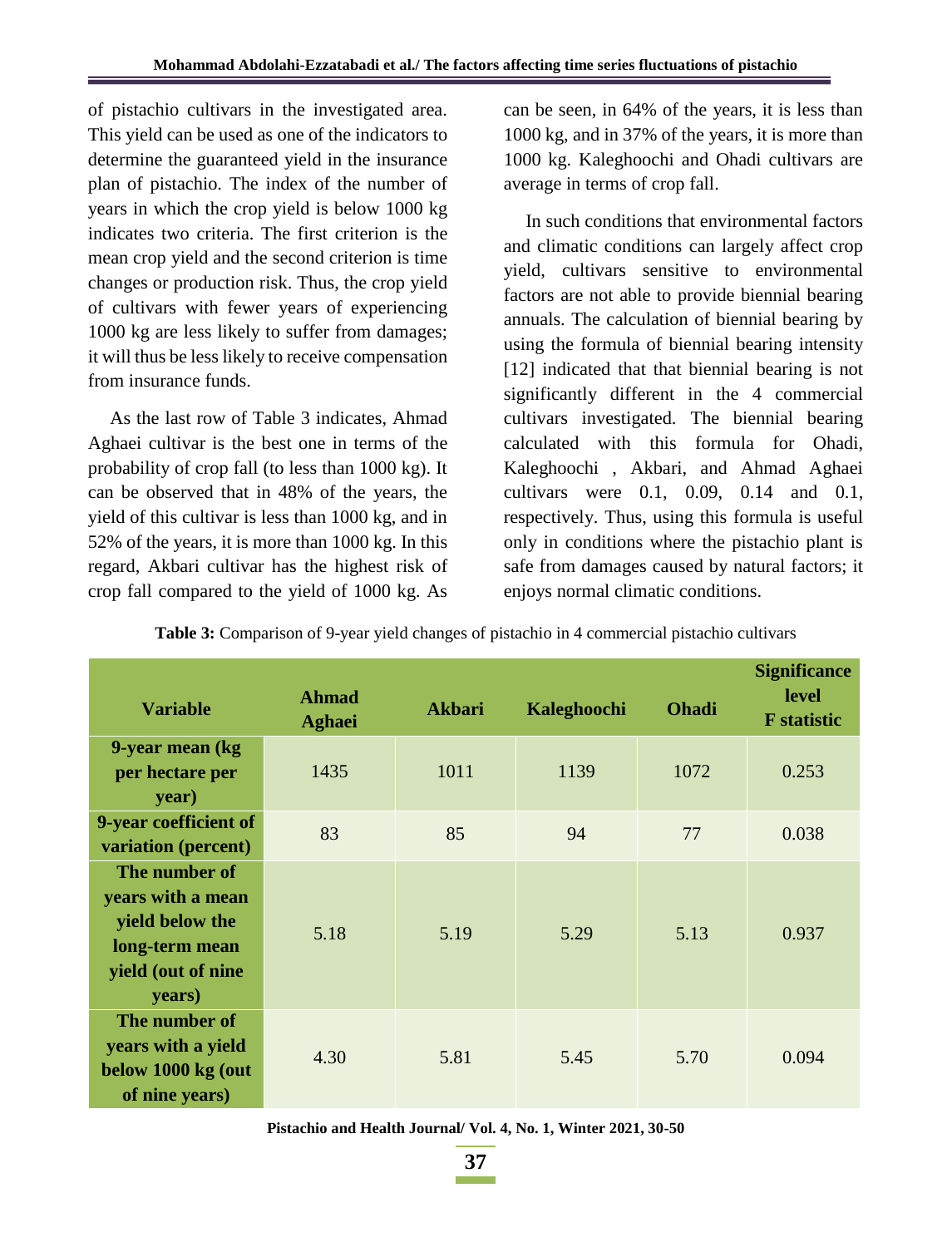Tables 4 and 5 presents different management factors affecting the coefficient of variation of pistachio yield (the mean of 4 commercial cultivars i.e. Ahmad Aghaei, Akbari, Kaleghoochi and Ohadi). In these two tables, the correlation coefficients are significant at the level of 10% and less. Moreover, only variables whose difference is significant at the level of 10% and less are presented in Table 5. In other words, it has been avoided to present variables that were not statistically significant.

As Table 4 indicates, the amount of water consumed per hectare per year is one of the influential variables. As the water consumption increases, the coefficient of variation of pistachio yield decreases. As it is evident, increasing the amount of water consumed results in the increase of both mean and standard deviation of crop yield, yet the increase rate of mean yield is larger than the increase rate of standard deviation. This causes the coefficient of variation to decrease overall. In other words, increasing water consumption per hectare reduces production fluctuations of the crop. Another variable that is significant in Table 4 is irrigation cycle. The longer the interval between irrigations, the higher the coefficient of variation of the yield. As it is evident, increasing the irrigation cycle reduces the mean and standard deviation of yield, yet the decrease rate mean yield is larger than the decrease rate of standard deviation, and it will ultimately increase the yield's coefficient of variation. In general, it can be stated that increasing the irrigation cycle will result in increased production fluctuations.

The results of Table 4 indicate that increasing the number of pesticides increases its standard deviation without affecting the mean yield of the crop, and as a result, it will increase the coefficient of variation. This indicates that if instead of consuming a few quality pesticides, the strategy of consuming a variety of low quality pesticides is followed, the damages caused by pistachio pests will increase; the production risk will increase as well. Table 4 also indicates that the amount of pesticide consumption in each spraying time (for fighting with pistachio pests) is negatively related with the coefficient of variation. In other words, the higher the dose of the pesticides, the higher the mean and standard deviation of the yield. However, the increase rate of mean is larger than the increase rate of standard deviation, and the coefficient of variation has thus decreased. In other words, the denominator of the fraction has increased more than the numerator of the fraction, and the coefficient of variation (standard deviation divided by the mean) has thus decreased. This generally shows that the average dose of pesticide to control the pests is less than the average dose recommended by experts. This is conducted to reduce the cost of pest consumption. However, consuming a lower dose of pesticide (which is less than the recommended dose) has increased the risk of crop production.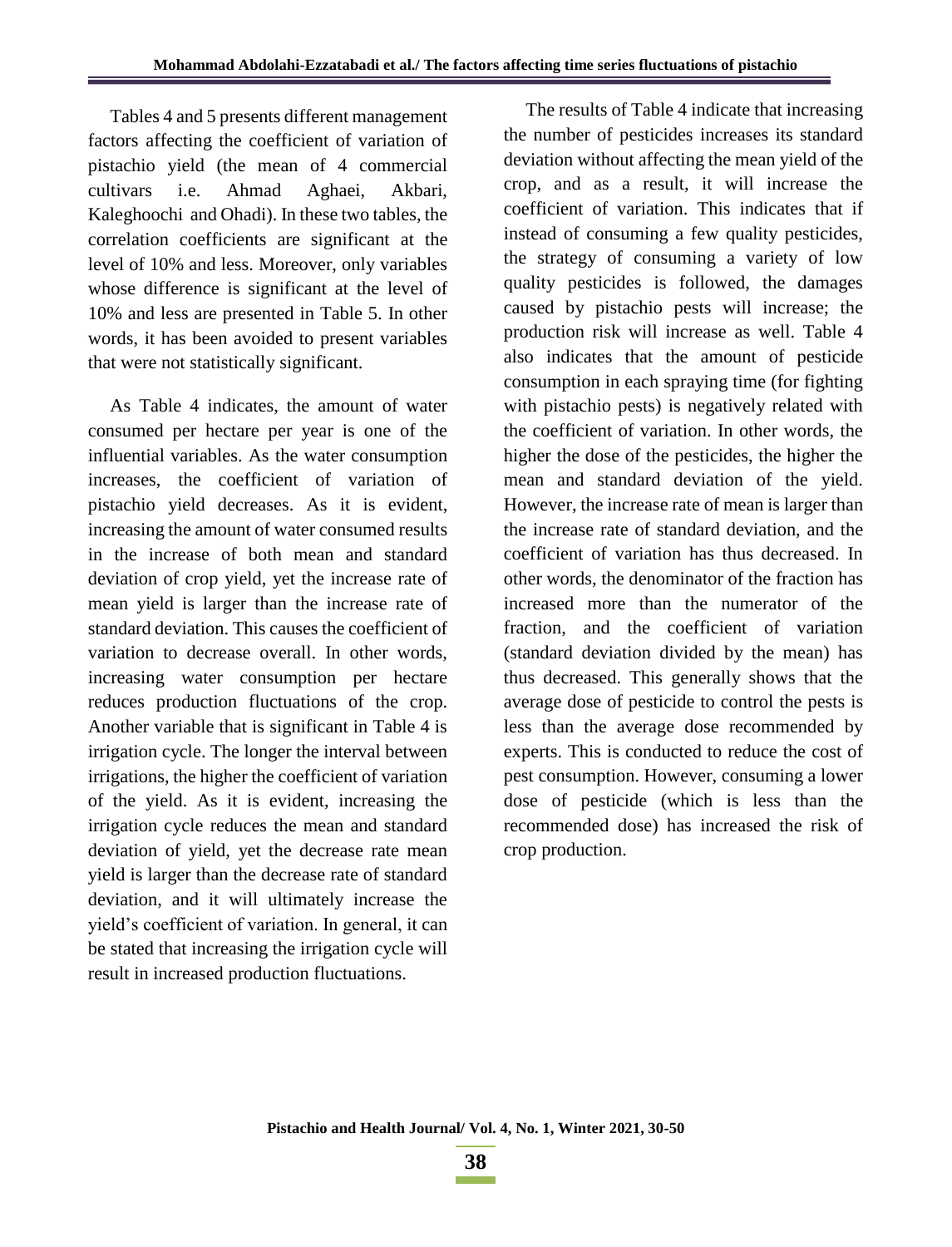| <b>Management variable</b>                                                                                                                             | <b>Correlation</b><br>coefficient between<br>9-year coefficient of<br>variation of crop<br>yield and<br>management<br>variables | <b>Correlation coefficient</b><br>between 9-year mean of<br>crop yield and<br>management variables | <b>Correlation</b><br>coefficient<br>between 9-year<br>standard<br>deviation of crop<br>yield and<br>management<br>variables |  |
|--------------------------------------------------------------------------------------------------------------------------------------------------------|---------------------------------------------------------------------------------------------------------------------------------|----------------------------------------------------------------------------------------------------|------------------------------------------------------------------------------------------------------------------------------|--|
| <b>Water consumption</b><br>(cubic meter per                                                                                                           | $-0.223$                                                                                                                        | $+0.349$                                                                                           | $+0.263$                                                                                                                     |  |
| hectare per year)<br><b>Irrigation cycle</b>                                                                                                           | $+0.264$                                                                                                                        | $-0.308$                                                                                           | $-0.222$                                                                                                                     |  |
| The number of<br>pesticides to control<br>pistachio psylla                                                                                             | $+219$                                                                                                                          |                                                                                                    | $+0.153$                                                                                                                     |  |
| The amount of pesticide<br>used at each pesticide<br>spraying time to control<br>the pistachio pests<br>(liter of pesticide in<br>1000 liter of water) | $-0.258$                                                                                                                        | $+0.321$                                                                                           | $+0.234$                                                                                                                     |  |

**Table 4:** Correlation coefficient between management variables and 9-year coefficient of variation, mean, and standard deviation for pistachio yield

As Table 5 shows, using pressurized irrigation systems reduces the coefficient of variation and this will thus reduce the production risk. As it is evident, using pressurized irrigation systems increases both mean and standard deviation of yield in comparison to traditional irrigation system. Since the increase of yield mean is larger than the increase of standard deviation, the overall coefficient of variation decreases. In Table 5, the two variables of how cattle and poultry manures are consumed over time in pistachio orchards are significant. In conditions where both poultry and cow manures are consumed every year, the mean and standard deviation of crop yield increases, yet the rate of

increase of the mean is larger than that of the standard deviation. This will thus reduce the yield coefficient of variation. In other words, consuming these two fertilizers every year reduces the production risk. In other words, for a certain amount of cattle and poultry manures, it is better that they are consumed annually rather than being used every other year.

The last two rows of Table 5 confirm that gardeners who are familiar with the pistachio chain pest and have used non-chemical methods to control pistachio twig borer moth (Kermania pistaciella) have a lower yield coefficient of variation. This has been done without affecting the mean yield and only by reducing the standard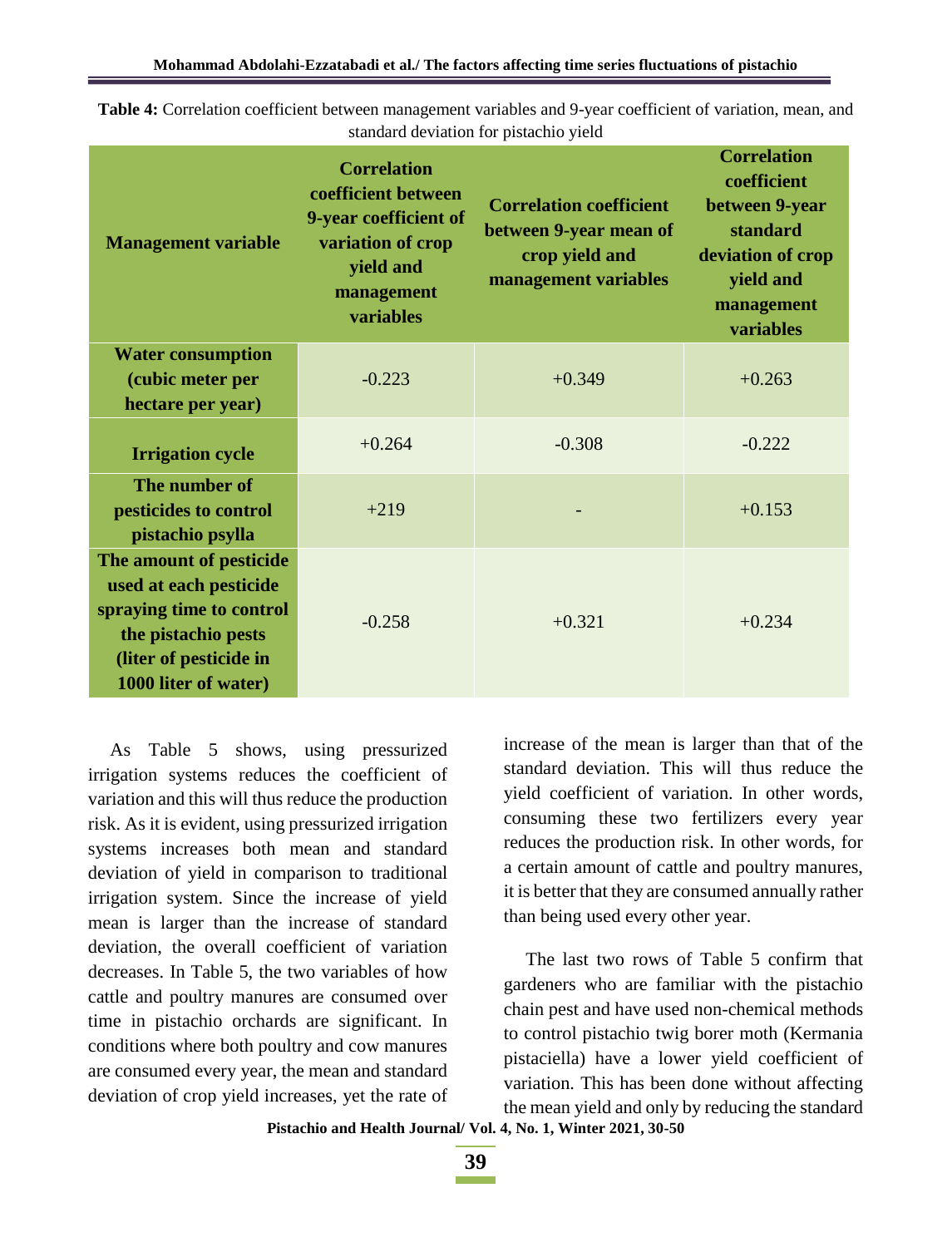deviation of the yield. In general, it can be stated that a better pest management has less effect on the mean crop; it is more likely to reduce the risk of pistachio production.

**Table 5:** Comparison of mean coefficient of variation, mean and standard deviation of 9-year pistachio crop yield; two different types of management

|                           | 9-year coefficient of   |               | 9-year mean of crop       |               | 9-year standard           |               |
|---------------------------|-------------------------|---------------|---------------------------|---------------|---------------------------|---------------|
| <b>Managemen</b>          | variation of crop yield |               | yield (kg per hectare per |               | deviation of crop yield   |               |
|                           | (percentage)            |               | year)                     |               | (kg per hectare per year) |               |
| t variable                | When the                | When the      | When the                  | When the      | When the                  | When the      |
|                           | managemen               | managemen     | managemen                 | managemen     | managemen                 | managemen     |
|                           | t variable is           | t variable is | t variable is             | t variable is | t variable is             | t variable is |
| <b>Pressurized</b>        | zero                    | one           | zero                      | one           | zero                      | one           |
| irrigation                |                         |               |                           |               |                           |               |
| system<br>is              | 87                      | 71            | 1091                      | 1927          | 896                       | 1292          |
| used                      |                         |               |                           |               |                           |               |
| The annual                |                         |               |                           |               |                           |               |
| consumptio                |                         |               |                           |               |                           |               |
| n of poultry              | 93                      | 80            | 1151                      | 1677          | 991                       | 1241          |
| manure                    |                         |               |                           |               |                           |               |
| The annual                |                         |               |                           |               |                           |               |
| consumptio                | 88                      | 76            | 990                       | 1849          | 834                       | 1338          |
| of cattle<br>$\mathbf{n}$ |                         |               |                           |               |                           |               |
| manure                    |                         |               |                           |               |                           |               |
| <b>Being</b><br>familiar  |                         |               |                           |               |                           |               |
| with                      |                         |               |                           |               |                           |               |
| pistachio                 | 107                     | 82            |                           |               | 1295                      | 879           |
| <b>Idiocerus</b>          |                         |               |                           |               |                           |               |
| stali                     |                         |               |                           |               |                           |               |
| <b>Non</b>                |                         |               |                           |               |                           |               |
| chemical                  |                         |               |                           |               |                           |               |
| method<br><sub>of</sub>   |                         |               |                           |               |                           |               |
| controlling               |                         |               |                           |               |                           |               |
| pistachio                 | 97                      | 76            |                           |               | 1043                      | 846           |
| twig<br>borer             |                         |               |                           |               |                           |               |
| moth                      |                         |               |                           |               |                           |               |
| (Kermania                 |                         |               |                           |               |                           |               |
| pistaciella)              |                         |               |                           |               |                           |               |

**Pistachio and Health Journal/ Vol. 4, No. 1, Winter 2021, 30-50**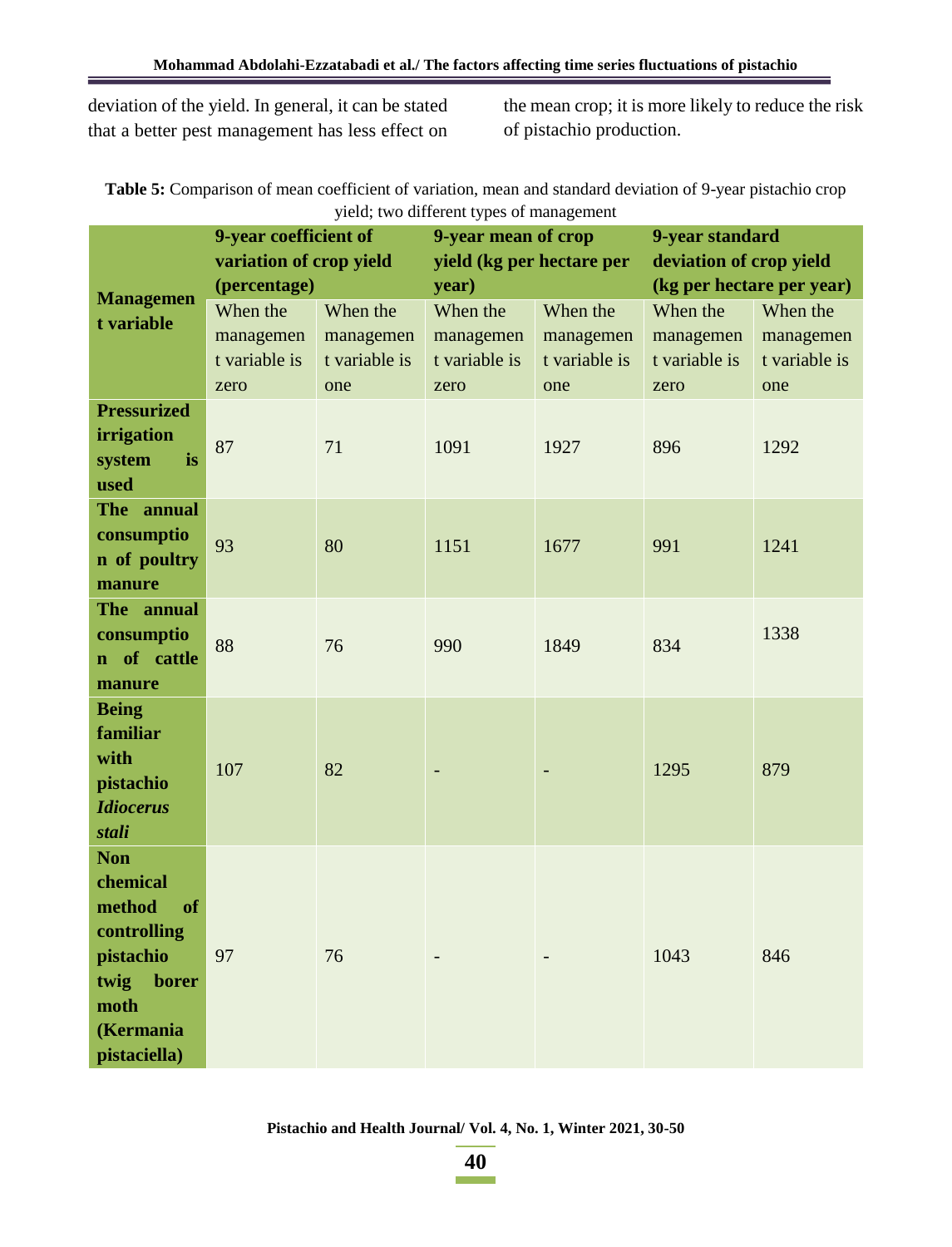In Tables 6 and 7, the effect of different factors affecting the variable of number of years (out of 9 years), -when the crop yield is below 1000 kg-has been investigated as an index of the mean and crop yield risk. In this regard, only variables are presented whose effects on the coefficient of variation (Tables 4 and 5) have not been investigated. For example, the variables related to water management presented the same results as shown in Tables 4 and 5, so they were avoided to be presented here again.

As Table 6 shows, the amount using cattle and poultry manures has a negative effect on the number of years (out of 9 years) when the yield is below 1000 kg. In other words, the higher the amount of these two types of manures per hectare, the less likely it will be that the yield will decrease to less than 1000 kg. Table 6 also indicates that the increased consumption of three chemical fertilizers i.e. nitrogen, phosphate, and

potash, reduces the probability of pistachio crop yield fall to less than 1000 kg per hectare per year. Moreover, potash fertilizer is more effective than the other two chemical fertilizers.

Table 6 indicates that as the number of foliar application against pistachio psylla increases, the probability of yield fall of this product (to less than 1000 kg) decreases. In other words, in the years of psylla outbreak, this pest plays an important role in damaging the crop. Table 6 also indicates that the later the spraying against pistachio psylla at the beginning of the year, the higher the likelihood of crop yield fall (to less than 1000 kg). This indicates that delays in controlling psylla are an important factor in intensifying the damage of this pest. In addition, Table 6 indicates that the more knowledge the gardeners have about pistachio pest control, the less likely it is that the crop yield will fall to less than 1000 kg.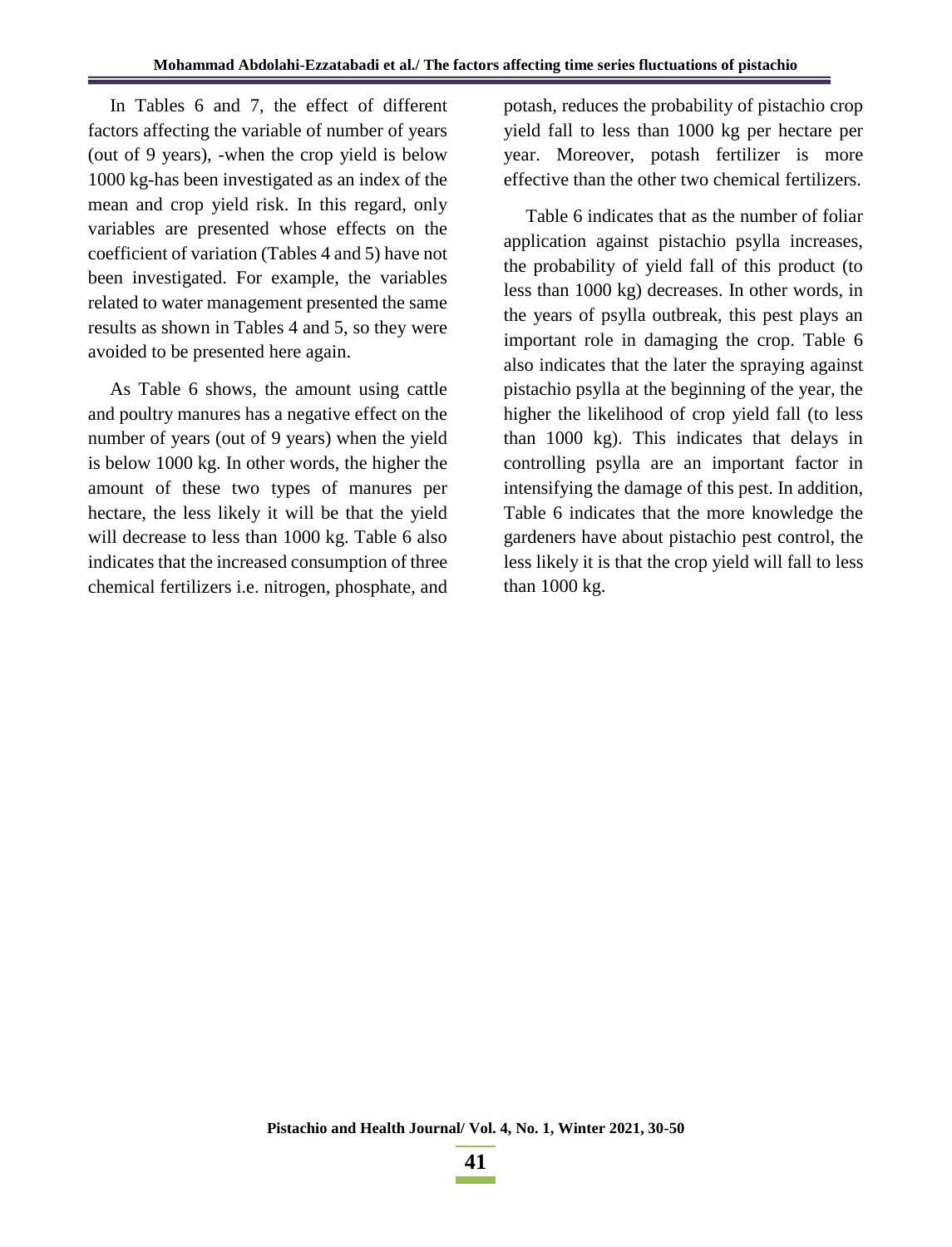**Table 6:** Correlation coefficient between management variables and the number of years (out of 9 years) when pistachio yield is less than 1000 kg per hectare

| <b>Management variable</b>                                                   | <b>Correlation coefficient</b><br>between management<br>variables and the number<br>of years (out of 9 years)<br>when pistachio yield is less<br>than 1000 kg per hectare | <b>Significance level</b> |  |
|------------------------------------------------------------------------------|---------------------------------------------------------------------------------------------------------------------------------------------------------------------------|---------------------------|--|
| The amount of consuming<br>poultry manure (ton per<br>hectare per year)      | $-0.394$                                                                                                                                                                  | 0.000                     |  |
| The amount of consuming<br>cattle manure (ton per<br>hectare per year)       | $-0.329$                                                                                                                                                                  | 0.000                     |  |
| The amount of consuming<br>nitrogen fertilizer (kg per<br>hectare per year)  | $-0.164$                                                                                                                                                                  | 0.060                     |  |
| The amount of consuming<br>potash fertilizer (kg per<br>hectare per year)    | $-0.359$                                                                                                                                                                  | 0.000                     |  |
| The amount of consuming<br>phosphate fertilizer (kg per<br>hectare per year) | $-0.148$                                                                                                                                                                  | 0.088                     |  |
| The number of psylla<br>spraying in one year                                 | $-0.370$                                                                                                                                                                  | 0.000                     |  |
| <b>Starting psylla spraying at</b><br>the beginning of every year            | $+0.246$                                                                                                                                                                  | 0.007                     |  |
| The score of controlling<br>pistachio pests (out of 20)                      | $-0.468$                                                                                                                                                                  | 0.032                     |  |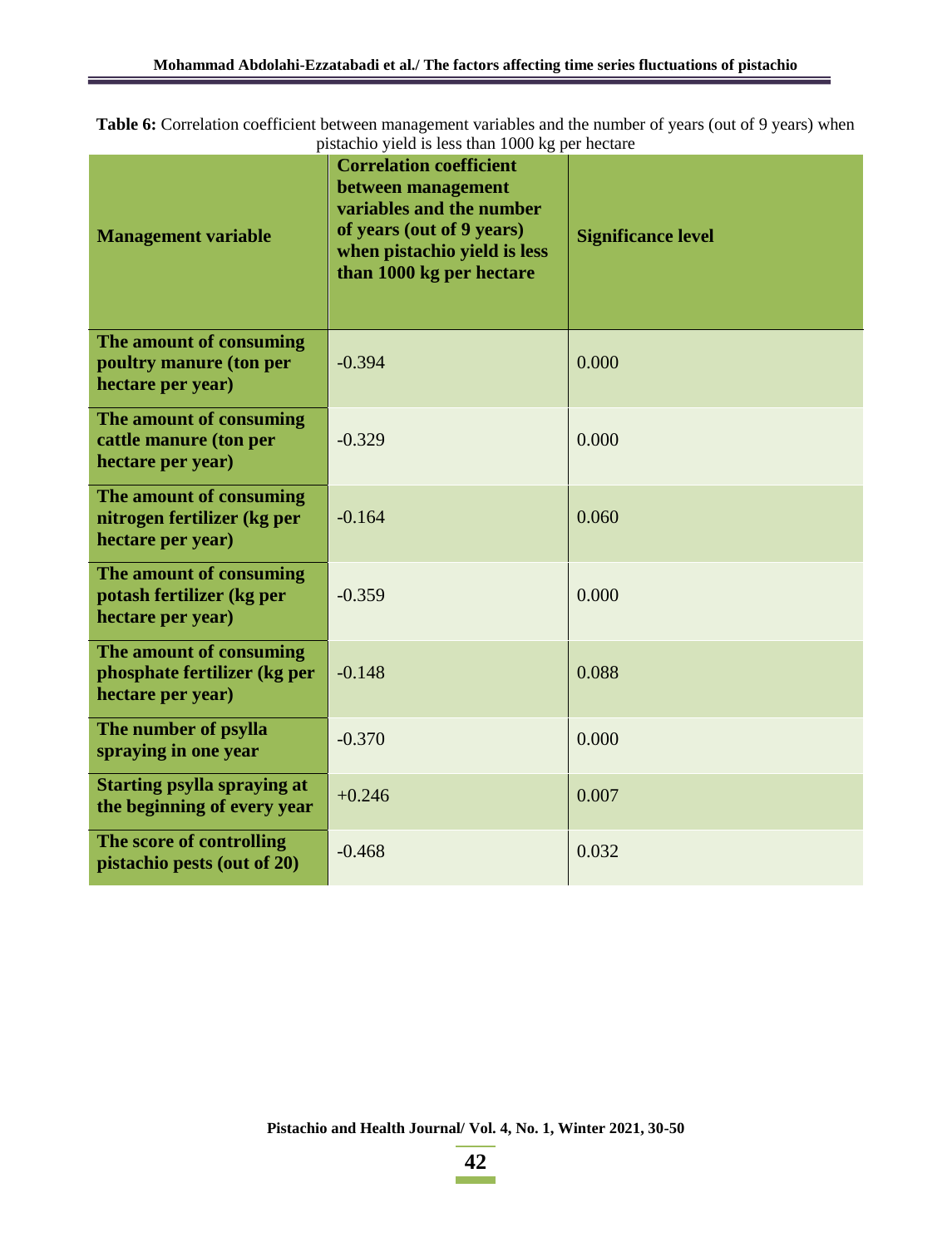Table 7 indicates that using cattle and poultry manures (in comparison to avoiding their consumption) reduces the likelihood of yield loss of pistachio to less than 1000 kg. As Table 7 indicates, the annual consumption of nitrogen fertilizer and consuming it twice a year will reduce the likelihood of crop yield fall to less than 1000 kg per hectare. In other words, better time distribution and consuming smaller amounts of nitrogen fertilizer reduces the risk and increases the yield of pistachio. Table 7 also indicates that the consumption of potash fertilizer (in comparison to avoiding its consumption) and its annual consumption (in comparison to consuming it every other year) will reduce the likelihood of pistachio crop yield fall to less than 1000 kg. Regarding the usage of micro fertilizers, especially zinc and calcium fertilizers, Table 7 reports that their consumption reduces the likelihood of pistachio crop yield fall to less than 1000 kg per hectare per year. The

data in this table also indicate that the controlling spring pistachio pests reduces the likelihood of crop yield fall to less than 1000 kg.

According to the results of Table 7, in pistachio orchards suffering from frost, the likelihood of pistachio crop fall to less than 1000 kg is higher. Table 7 also shows that pistachio orchards that did not have any problems of water scarcity and weather and soil conditions were less likely to experience crop yield fall to less than 1000 kg. In other words, it is not only orchard management issues that can affect the likelihood of pistachio crop fall but other nonmanagerial factors are effective as well. In addition, Table 7 indicates that the three operations, loading the garden before planting the tress, using soft sand and gypsum can also reduce the likelihood of pistachio crop yield fall to less than 1000 kg.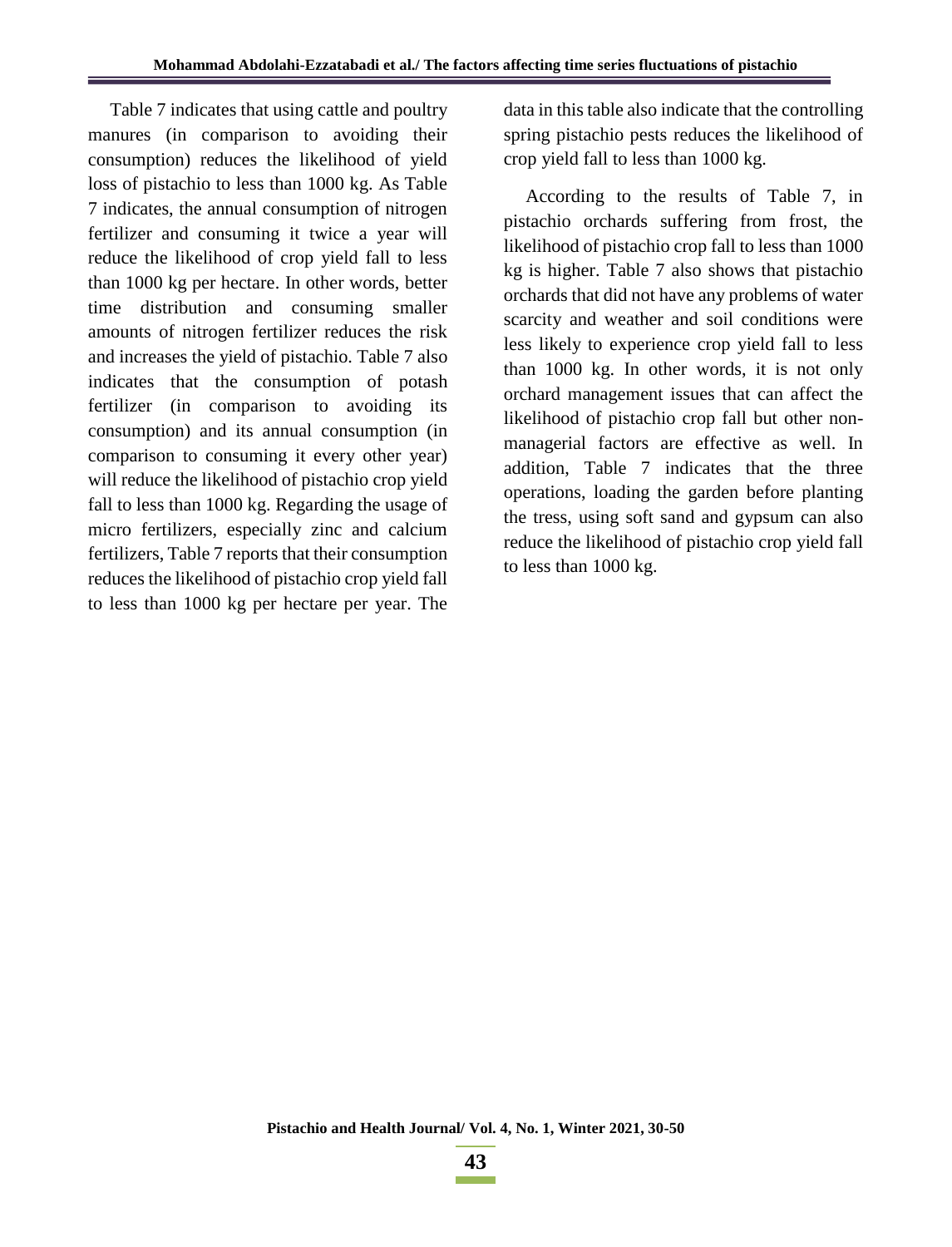**Table 7:** Comparison of the mean number of years (out of 9 years) when pistachio crop yield is less than 1000 kg per hectare; two different types of management

| <b>Nutritional management variable</b>                    | When the<br>management<br>variable is<br>zero | <b>When the</b><br>management<br>variable is<br>one | $F-$<br>statistic<br>value | <b>F-statistic</b><br>significance<br>level |
|-----------------------------------------------------------|-----------------------------------------------|-----------------------------------------------------|----------------------------|---------------------------------------------|
| <b>Consumption of cattle manure</b>                       | 7.29                                          | 5.09                                                | 13.07                      | 0.000                                       |
| <b>Consumption of poultry manure</b>                      | 6.41                                          | 4.77                                                | 13.58                      | 0.000                                       |
| The annual consumption of nitrogen<br>fertilizer          | 6.36                                          | 5.09                                                | 5.27                       | 0.023                                       |
| <b>Consumption of nitrogen fertilizer twice</b><br>a year | 5.70                                          | 4.54                                                | 5.18                       | 0.025                                       |
| <b>Consumption of potash fertilizer</b>                   | 5.80                                          | 4.95                                                | 3.82                       | 0.053                                       |
| The annual consumption of potash<br>fertilizer            | 5.53                                          | 4.35                                                | 3.11                       | 0.083                                       |
| <b>Foliar spraying of micro elements</b>                  | 6.06                                          | 4.59                                                | 12.16                      | 0.001                                       |
| <b>Spraying of zinc fertilizer</b>                        | 5.60                                          | 4.43                                                | 6.03                       | 0.015                                       |
| <b>Spraying of calcium fertilizer</b>                     | 5.49                                          | 3.95                                                | 6.87                       | 0.010                                       |
| Controlling the spring pests of pistachio                 | 6.89                                          | 5.63                                                | 6.55                       | 0.002                                       |
| The orchard suffers from frost                            | 4.46                                          | 5.49                                                | 3.33                       | 0.070                                       |
| The orchard doesn't have any problems                     | 5.83                                          | 4.67                                                | 7.34                       | 0.008                                       |
| <b>Loading the garden</b>                                 | 6.19                                          | 4.75                                                | 7.31                       | 0.000                                       |
| Soft sand has been used in the orchard                    | 5.91                                          | 4.98                                                | 4.17                       | 0.043                                       |
| Gypsum has been used in the orchard                       | 5.56                                          | 4.22                                                | 5.58                       | 0.020                                       |

**Pistachio and Health Journal/ Vol. 4, No. 1, Winter 2021, 30-50**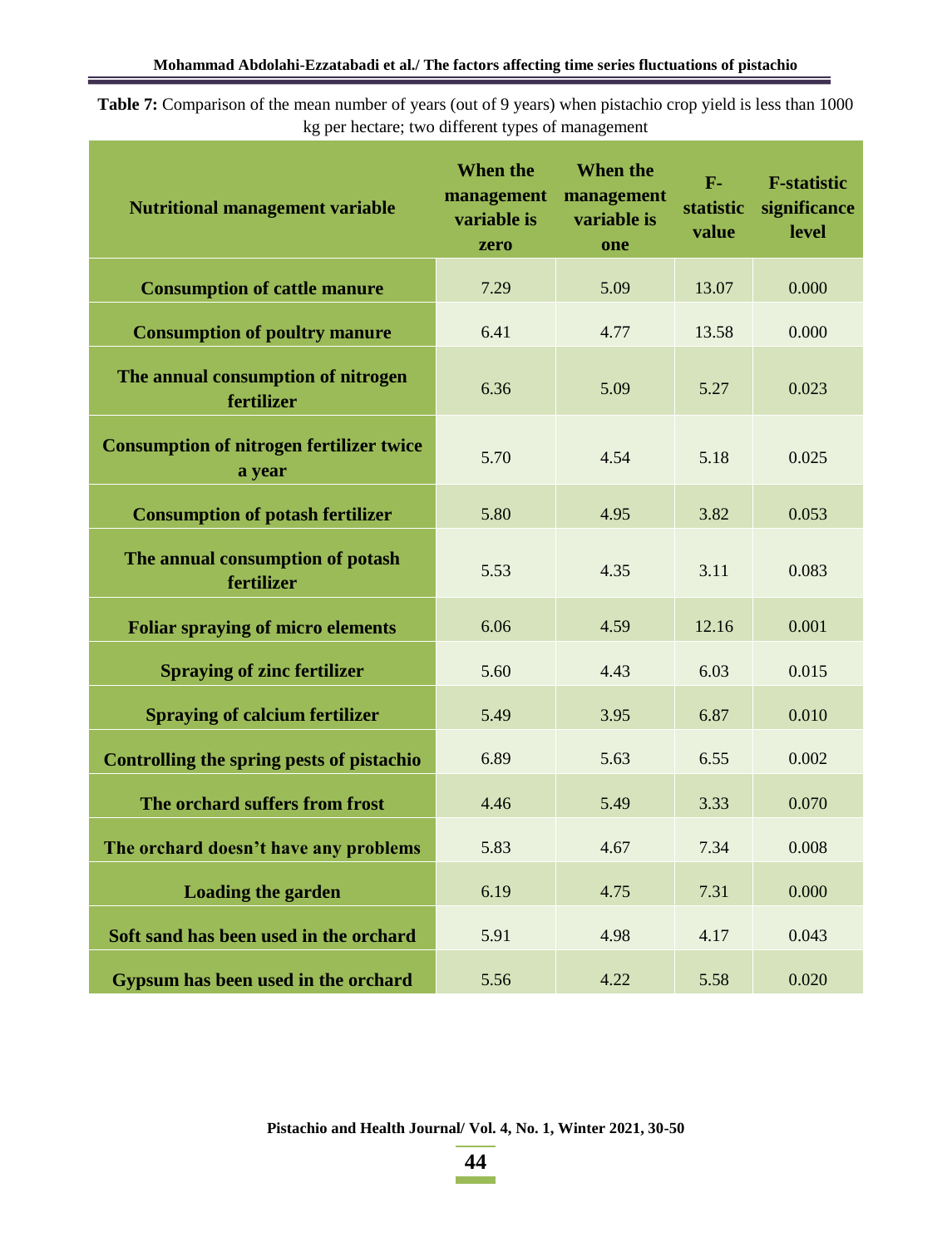The comparison of mean indicated that using Volk oil reduces the yield coefficient of variation only for Akbari cultivar. The coefficient of variation of crop yield for 9 years is 97% in conditions when Volk oil is not used, yet it decreases to 84% in conditions when Volk oil is used; this difference is statistically significant. Further studied indicated that using Volk oil increases the mean and standard deviation of yield, but the rate of increase in mean yield is higher; the coefficient of variation will thus decrease. Volk oil also reduces the likelihood of yield loss to less than 1000 kg. Orchards that did not use Volk oil had a yield of less than 1000 kg during all 9 years of being investigated. This issue shows that in none of the investigated years, the chilling requirements Akbari cultivar have not been met. However, only in 5.39 years (out of 9 years) the yield reached below 1000 kg for orchards using Volk oil. This shows that despite the problems caused by using Volk oil, in the current situation, the production of Akbari pistachio is not possible without using Volk oil. However, the use of Volk oil for other pistachio cultivars did not have a significant effect on the coefficient of variation and the likelihood of yield fall to less than 1000 kg.

As the trees grow older, the likelihood of yield fall to less than 1000 kg increased for Akbari pistachio. The related regression is as equation 2 below:

 $Num = 2.69 + 0.158Age$ Equation 2.

2.69(0.013) 3.36(0.003)

 $R^2 = 0.32$  adjust  $R^2 = 0.29$  F = 11.31 (0.003)

In Equation 2, Num (number) is the number of years (out of 9 years) during which the yield of Akbari pistachio is below 1000 kg, and Age is the age of Akbari tree. As it is obvious, the coefficient sign of the independent variable is positive. In other words, as the Akbari tree grows older, the number of years it will experience yield fall below 1000 kg will increase. If the dependent variable is replaced by number 9, the age variable of tree is measure to be 40. In other words, if the Akbari pistachio tree is over forty years old, its yield will not exceed 1000 kg. However, the tree age variable has not turned out to be significant for Ohadi, Kaleghoochi and Ahmad Aghaei cultivars; it indicates that Akbari pistachio cultivar reaches old age earlier than the other three cultivars. The two negative characteristics i.e. "failing to meet the chilling requirements" and "early aging" of Akbari pistachio have not stopped the expansion of this cultivar in areas with saline water such as Anar; yet it has increased, and cultivars such as Ohadi and Kaleghoochi are grafted to Akbari. This is owing to two reasons. First, the problem of failing to meet the chilling requirements has been solved by using Volk oil. The second issue is related to the resistance of Akbari cultivar against salinity. In high-salinity waters where the other three cultivars of pistachio do not have economic yield, Akbari cultivar is capable of having economic yield. Thus, its cultivation is recommended in areas with saline water, despite problems such as failing to meet the

**Pistachio and Health Journal/ Vol. 4, No. 1, Winter 2021, 30-50**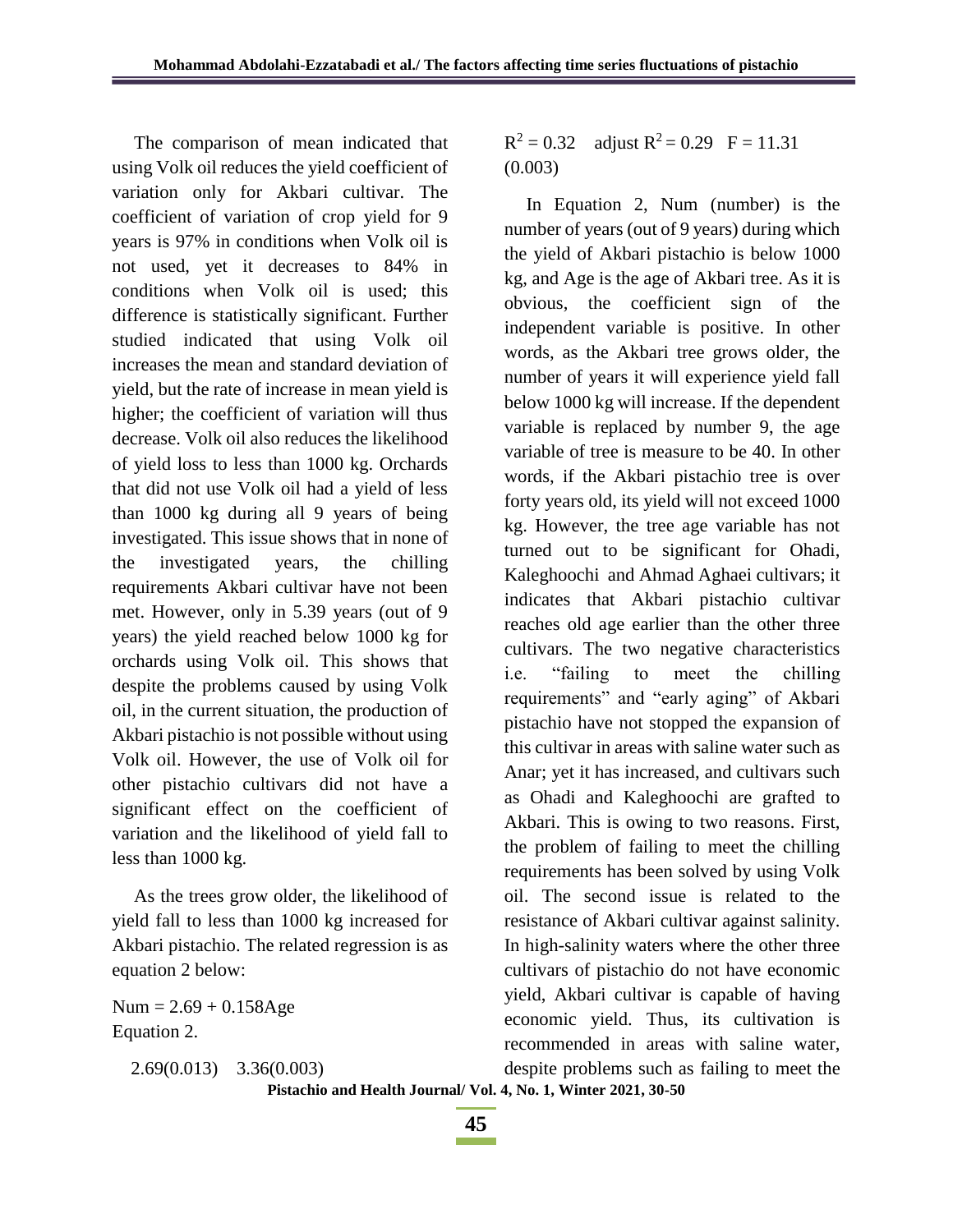chilling requirements and early aging. Therefore, it is recommended not to cultivate Akbari pistachio in fresh water and soil conditions due to the problems mentioned earlier. However, in saline water conditions, Akbari cultivar is the most frequently recommended cultivar among the four commercial cultivars.

In Equation 3, the regression of the effect of water EC on the number of years with a yield of less than 1000 kg has been measured for Kaleghoochi cultivar:

Num =  $6.77 - 0.00027$ Water +  $0.00018$ EC –  $0.054$ Gyp Equation 3. 7.29(0.000) -3.29(0.0002) 2.74(0.010) -2.88(0.007  $R^2 = 0.40$  adjust  $R^2 = 0.35$  F = 7.55 (0.001)

In Equation 3, Num, Water, EC and Gyp are respectively, the number of years in which the yield of Kaleghoochi pistachio is less than 1000 kg, the amount of water consumed (cubic meter per hectare per year), the electrical conductivity of water (micromhos per centimeter), and the amount of gypsum consumed (tons per hectare per year). The negative sign of the water variable coefficient indicates that as the amount of water consumed increases, the likelihood of the crop fall to less than 1000 kg will decrease. Moreover, by consuming agricultural gypsum, the likelihood of crop yield fall can be reduced as well. However, as water EC increases, the likelihood of crop yield fall increases. If, in Equation 3, the current amount of water consumed (9000 cubic meters per hectare per year) and gypsum are both replaced by zero, and the dependent variable is equal to 9, the water EC will be thus equal to 25000 micromhos per centimeter. In other words, if the water EC is higher than 25000 micromhos per centimeter, it is not possible to produce Kaleghoochi pistachio with a yield of more than 1000 kg per hectare. However, as the volume of water gypsum consumed increase, crop production can be increased to some extent. For example, if in such conditions, 10 tons of gypsum is consumed per hectare in each hectare of a Kaleghoochi pistachio orchard, the yield of the crop will exceed 1000 kg in one year (out of the 9 years).

Statistical analysis indicated that in conditions where a permanent worker is used for pruning, the number of years during which the yield of Ohadi cultivar is less than 1000 kg is 3.83 (out of 9 years). This number is less than 4.5. As it has been mentioned earlier, if no factor other than biennial bearing affects the fluctuations of pistachio crop yield, the number reaches 4.5 (out of 9 years). In the previous sections of the article, it was indicated that Ohadi cultivar has the least affected one by climatic conditions, and its temporal yield changes are the closest to the biennial bearing cycle. It was also indicated here that increased pruning skills reduces biennial bearing. In general, biennial bearing can be reduced only if other factors affecting the fluctuations of pistachio crop yield (such as weather conditions and management) are eliminated, and then the biennial bearing can be adjusted by operations such as pruning.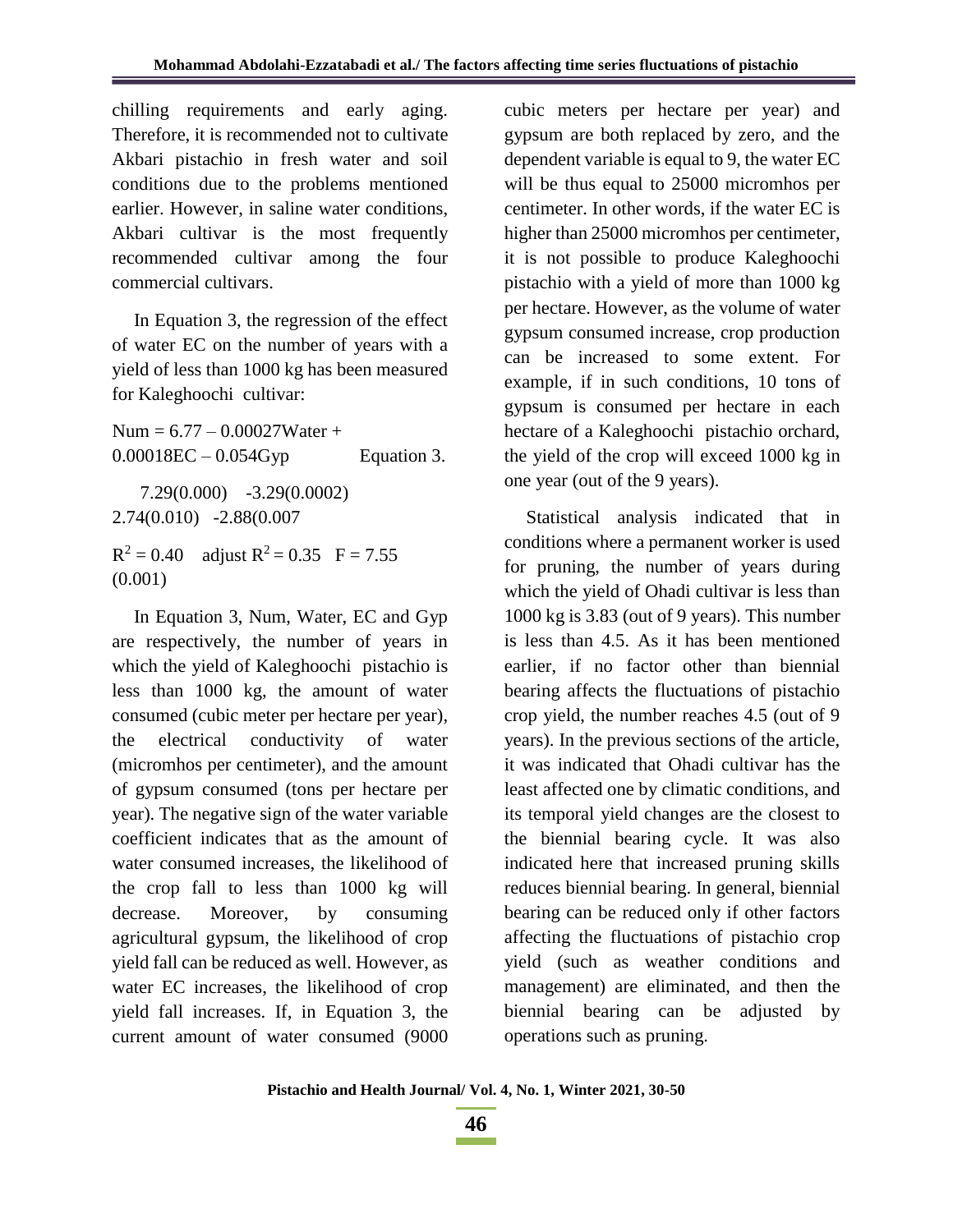## **4. Discussion**

The two indicators of mean and time series fluctuations of pistachio yield are effective in providing a suitable and reliable income for gardeners. Sometimes, gardeners prefer to have a lower income but with low temporal fluctuations. In other words, having a lower yet secure income is preferable to having a high risky income. Thus, it is important to identify the factors affecting both mean and fluctuations of pistachio yield.

The results of this study indicated that the effect of environmental factors such as drought, frost, heatstroke, failing to meet the chilling requirements, and differences in "on" and "off" years of different orchards have led to the inability to determine biennial bearing cycles as reported in different studies for the mean harvest of pistachio in the United States [13]. However, among the 4 pistachio cultivars investigated, Ohadi cultivar shows better biennial bearing cycles since it was less affected by environmental factors. However, as for Akbari cultivar, in addition to these two environmental factors, the factor of not meeting the chilling requirements has caused less biennial bearing cycles to occur. Thus, it was possible to estimate the biennial bearing regression only for Ohadi cultivar, and it was conducted.

Comparison of 4 pistachio cultivars indicated that in terms of mean yield, Ahmad Aghaei cultivar was superior to the other three cultivars and there was no significant difference between the remaining three cultivars i.e. Akbari, Kalehghoochi and Ohadi. This is in line with the result of the study conducted by Esmailpour et al [14]. Moreover, in terms of the time series fluctuations of the crop yield periods, Ohadi cultivar has the least fluctuations, Kaleghoochi cultivar shows the most fluctuations, and Akbari and Ahmad Aghaei cultivars are in an average range (in terms of fluctuations). However, all 4 pistachio cultivars investigated show more fluctuations than biennial bearing fluctuations. This means that the yield fluctuations of all 4 pistachio cultivars investigated, besides biennial bearing, were also affected by environmental and managerial factors, yet Ohadi cultivar was the least affected and Kaleghoochi cultivar had the most affected. However, if the risk phenomenon is considered from the point of view of the likelihood of crop yield fall to less than a certain level, the index that is considered as guaranteed yield in the product insurance plan, Ahmad Aghaei cultivar is faced with the lowest risk, and Akbari is faced the highest risk. Ohadi and Kaleghoochi cultivars are in an average range (in terms of risk). In other words, the insurance premium to be paid is required to be determined according to the pistachio cultivar.

Investigating the factors affecting the fluctuations of pistachio yield indicated that in the field of management, irrigation, nutrition, pest control, and orchard pruning operations are effective. As for the environmental factors affecting the time series fluctuations of pistachio crop yield, the results of the study reported that spring frosts of pistachios increase the likelihood of crop yield fall to less than 1000 kg. Moreover, as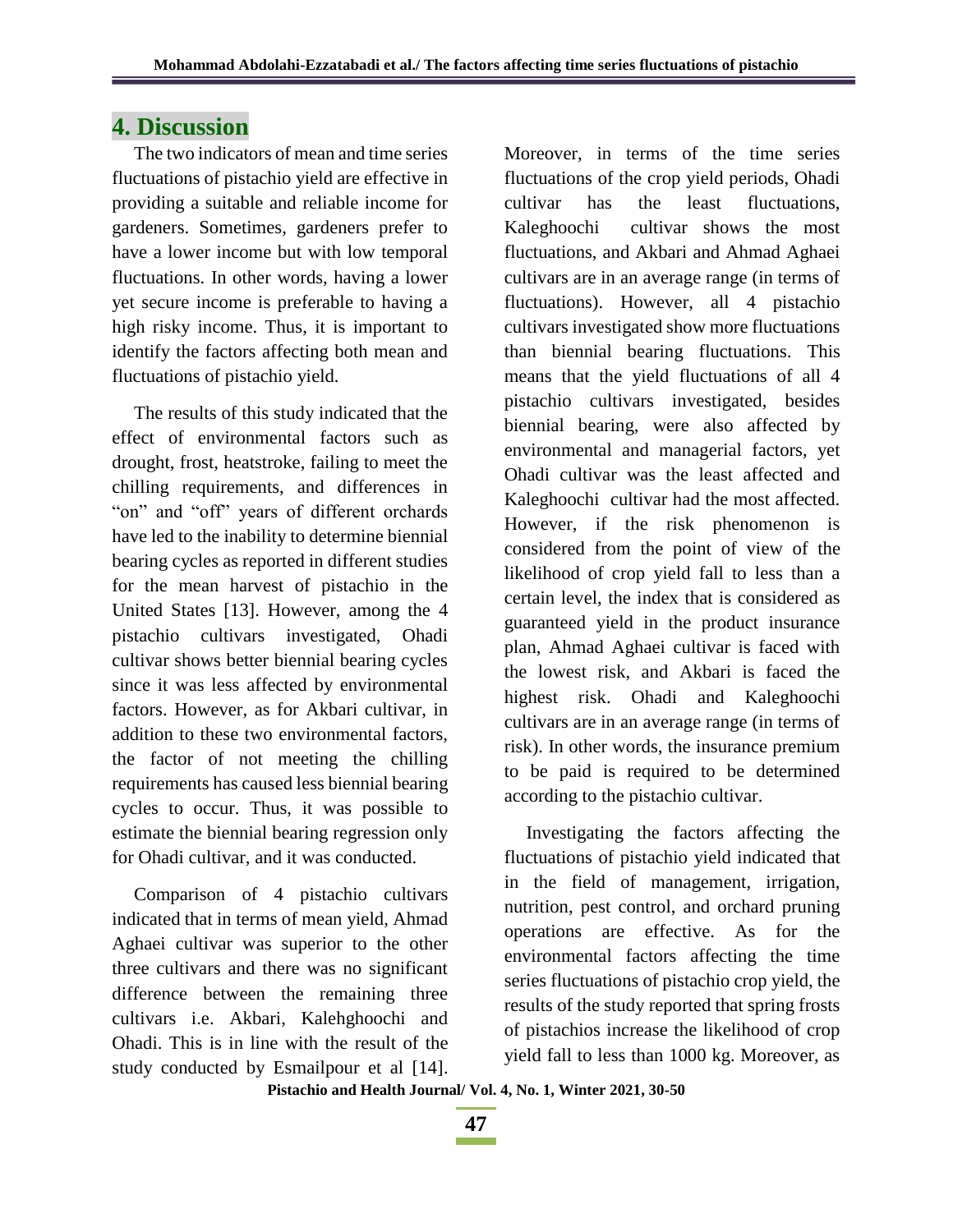for the damages caused by the lack of meeting the chilling requirements, only Akbari cultivar has a significant effect on crop yield; lack of meeting the chilling requirements does not affect other cultivars.

Regarding the differences between different cultivars (as a genetic factor) in creating yield fluctuations and production risk, the results of the study showed that Akbari cultivar has two weaknesses and one strong point. The first weakness of Akbari cultivar was the lack of meeting the chilling requirement in all 9 years of investigation; lack of using Volk oil has caused the yield to fall below 1000 kg in all these 9 years. In other words, if the weather conditions are the same as in the past 9 years, it is not possible to produce Akbari pistachios without consuming Volk oil. Another disadvantage of Akbari cultivar is the early aging of its tree. In comparison to the other three cultivars, it reaches old age earlier; the lack of economic production is initiated earlier as well. The results of this study showed that in Akbari pistachio, at the age of over 40 years, the likelihood of providing a yield above 1000 kg is almost zero. Despite these two main drawbacks, the resistance of Akbari cultivar to soil and water salinity has resulted to its spread in areas with saline soil and water such as Anar. Kaleghoochi cultivar is sensitive to salinity. Moreover, Ohadi cultivar is less affected by climatic conditions. Ahmad Aghaei is a cultivar with high yield and quite suitable for conditions with salty and fresh soil and water. As for the fluctuations of pistachio crop yield and the factors affecting it, no study has yet been conducted, and therefore it can be said that the results of this study are the unique.

## **5. Conclusion**

In general, the results of this study indicated that the effectiveness of environmental factors has disrupted the biennial bearing of pistachio; it is not possible to observe a specific order regarding fluctuations in crop yield. Factors affecting the yield fluctuations of pistachio crop in different years are affected by not only biennial bearing (having a genetic origin) but also the environmental conditions and orchard management. As for the effects of environmental conditions, from among the four commercial pistachio cultivars, Ohadi cultivar was the least affected cultivar, and Akbari cultivar was the most affected one.

#### **Conflict of interest**

The authors of the article express no conflict of interest in the publication of this study.

#### **Acknowledgements**

This article has been extracted from a research project conducted at the Pistachio Research Center. Hereby, the authors express their sincerest thanks to the manager and colleagues working at the Pistachio Research Center.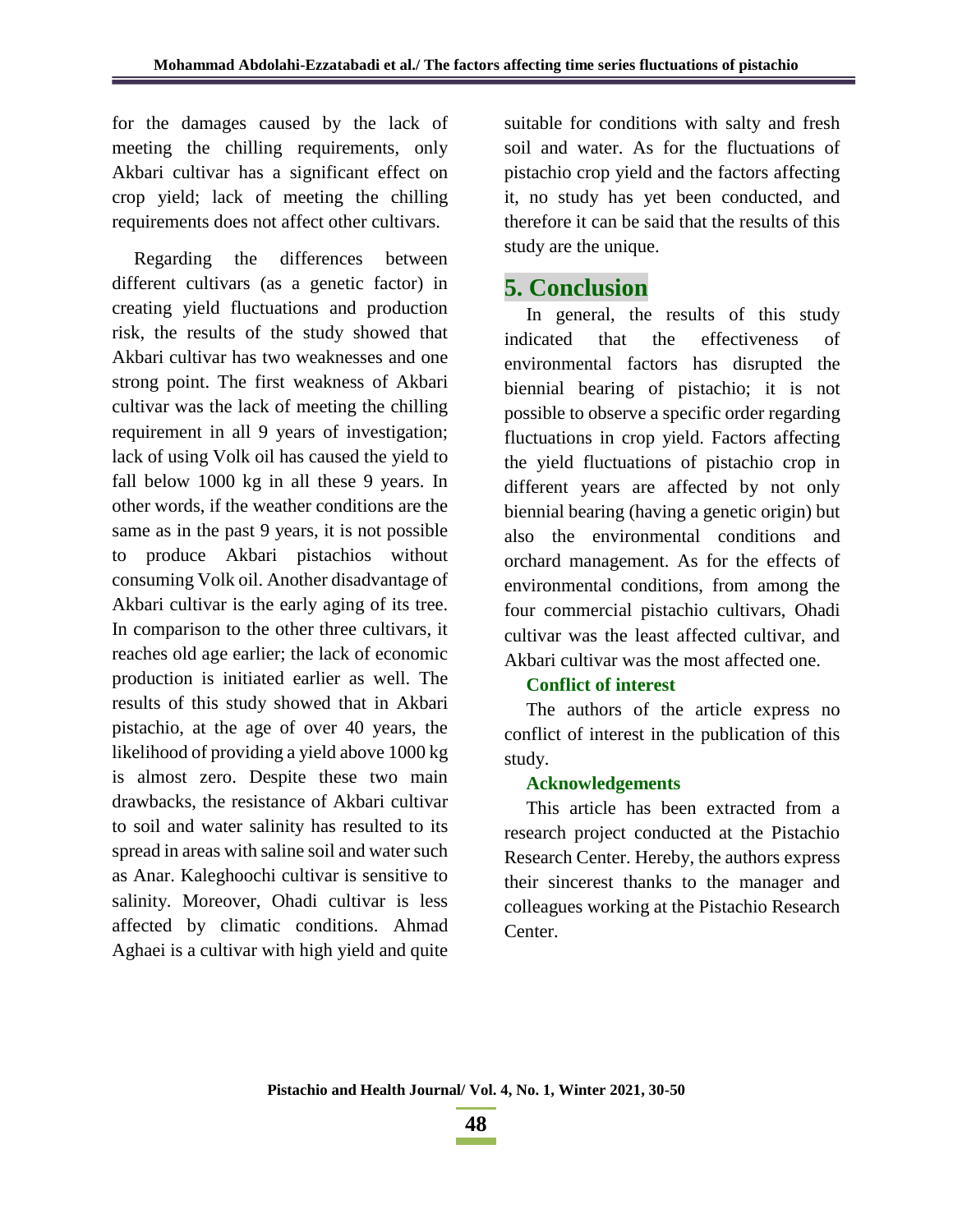# **References**

- 1- Abdolahi-Ezzatabadi M, Najafi B. Investigation of income fluctuation of Iranian pistachio producers. Agricultural Sciences and Industries. **2002**; *16(2): 169- 179.*
- 2- Davarinezhad GH, Azizi M, Akherati M. Effect of foliar nutrition on quality, quantity and of alternate bearing of Pistachio (Pistacia vera L.). Journal of Horticulture Science (Agricultural Sciences and Technology). **2009**; *23(2): 1- 10.*
- 3- Javanshah A, Arzani K, Dehghani Shouraki Y, Paula K. Delaying flowering of pistachios to deal with spring frosts. Research and Construction. **2000**; *13(4): 18-21.*
- 4- Afshari H, Hokmabadi H, Ebadi AG, Arab HA, Ghorbanian AR. The study of spring frost resistance of some comercial Damghan pistachio (Pistacia Vera) cultivar. Plant and Ecosystem. **2009**; *5(18); 60-76.*
- 5- Abdolahi-Ezzatabadi M. Measuring farmers' willingness to pay for frost protection when there is alternate bearing: a case study of pistachio in Rafsanjan. Agricultural Economics. **2009**; *3(4): 31-44.*
- 6- Mohammadi H, Nemati SH. Evaluation of biochemical and physiological changes of two pistachio cultivars *Pistacia khinjuk* and *Pistacia atlantica* in the face of frost stress under controlled conditions. Ninth Congress of Horticultural Sciences. Ahwaz. **2015**.
- 7- Esmailpour A. Evaluation of alternate bearing intensity in Iranian pistachio

cultivars. Options Mediterraneennes Serie A. **2005**; *63:29-32.*

- 8- Sherafati AM, Hokmabadi H. Mahvalat pistachio, a review of the characteristics and challenges of pistachio processing in Feizabad (pistachio production center in Khorasan Razavi). Agricultural Research, Education and Extension Organization, Deputy of Extension. 2018. Manuscript, *204* pages.
- 9- Tittonell P, Vanlauwe B, Leffelaar PA, Shepherd KD, Giller KE. Exploring diversity in soil fertility management of small holder farms in western Kenya II. Within –farm variability in resource allocation, nutrient flows and soil fertility status. Agriculture, Ecosystems and Environment. **2005**; *110: 166-184.*
- 10- De Jager A, Nandwa SM, Okoth PF. Monitoring nutrient flows and economic performance in African farming system (NUTMON) I. concepts and methodologies. Agriculture, Ecosystem and Environment. **1998**; *71: 37-48.*
- 11- Vitonde AK, Vaidkar RD, Chorey AA. Integrated pest management techniques in cotton production- an economic analysis. New Agriculturist. **2008**;*19(1,2):159-162.*
- *12-* Wood BW. Pecan production respons to root carbohydrates and rootstock. Journal of the American Society for Horticultural Science. **1989**;*114: 223-228.*
- 13- Ferguson L, Haviland DR. Pistachio Production Manual. University of California. Agriculture and Natural Resources Publication. **2016**.
- 14- Esmailpour A, Emami SY, Basirat M, Tajabadipour A, Hosseinifard SJ, Haghdel

**Pistachio and Health Journal/ Vol. 4, No. 1, Winter 2021, 30-50**